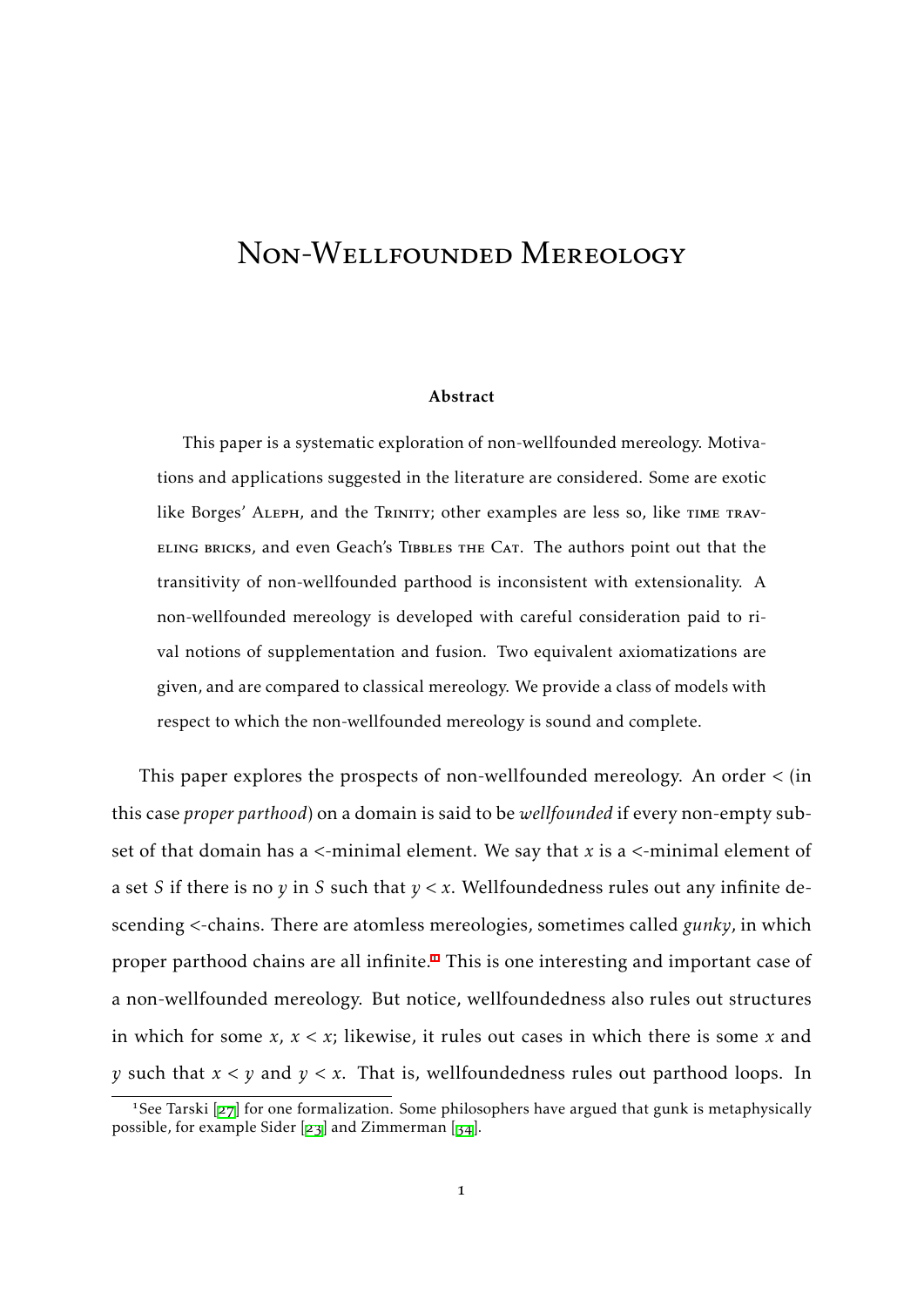this paper, we explore a non-wellfounded mereology that allows for both these sorts of parthood loops.

In  $\S_1$ , we briefly survey some applications for non-wellfounded mereology that have been suggested in the literature. In  $\S$ 2, we consider difficulties with the classical definitions of *parthood* and *proper parthood*; we discuss extensionality principles in mereology, and argue that extensionality is inconsistent with the transitivity of parthood in certain non-wellfounded scenarios. In §3, we examine supplementation principles and rival notions of fusion for non-wellfounded mereology. § examines the relationship between classical mereology and non-wellfounded mereology. We show that the latter is a simple generalization of the former. Finally, we give a class of models for which non-wellfounded mereology is sound and complete in  $\S$ 5.

#### $1$  W<sub>HY</sub>?

Why would one consider a mereology according to which there could be proper parthood loops? After all, there appears to be a consensus that it is a conceptual truth that parthood is a partial order. Simons  $[25]$  writes,

The most obvious formal properties of the [proper] part-relation are its transitivity and asymmetry, fr[om](#page-30-0) which follows its irreflexivity. [. . . ] These principles are partly constitutive of the meaning of 'part', which means that anyone who seriously disagrees with them has failed to understand the word.  $(10-11)$ 

Simons' view has been influential; however, there have been dissenters. In this section, we will briefly survey some cases purported to be examples of non-wellfounded objects.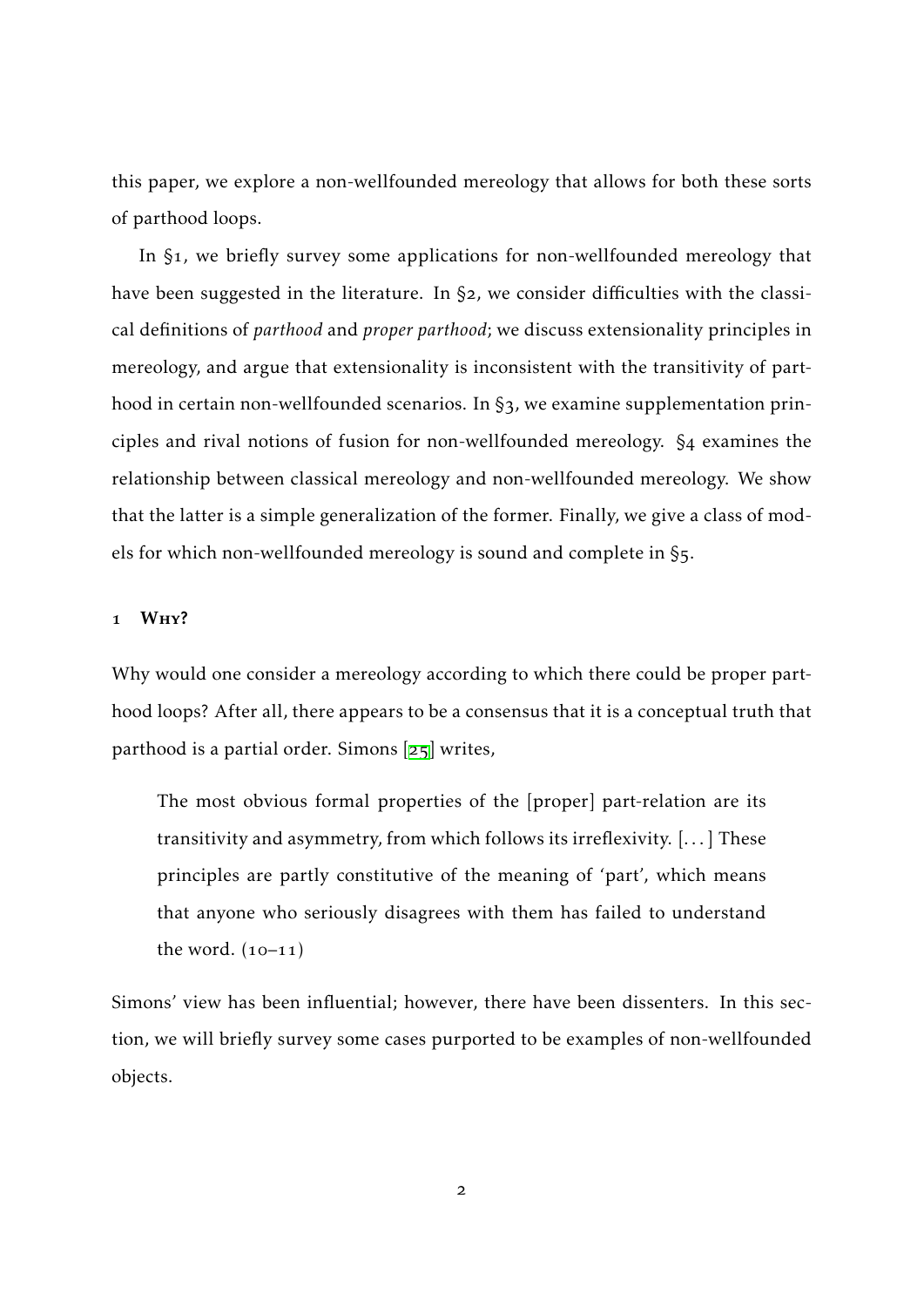#### 1.1 Exotica

We begin with some of the more exotic cases. David Sanford  $[21]$  contends that the naïve notion of parthood does not require antisymmetry. Sanford cites Borges' 'Aleph' as an example: "I saw the Aleph from all points. I saw the eart[h i](#page-30-1)n the Aleph and in the earth the Aleph once more and the earth in the Aleph  $[...]$ ". As Sandford notes, the Aleph is intended to have everything as a part, including the earth. But apparently the Aleph is a proper part of the earth, given the fact that it is sitting on the stairs in Beatriz Viterbo's house. van Inwagen  $\lceil 30 \rceil$  has responded that fictional examples of this sort do not constitute counterevidence to conceptual truths. While Borges may have been knowingly and intentionally wr[itin](#page-30-2)g *fiction*, other authors have given examples in texts that were *not* intended as fiction. These examples, however, are no less bizarre.

Strikingly similar to Borges' example, is an interesting passage in the Upanishads  $[16]$ that outlines the structural relations between Brahman and a 'space' in the heart.

In the center of the castle of Brahman, our own body, there is a small shrine in the form of a lotus-flower, and within can be found a small space.  $[\dots]$ This little space within the heart is as great as this vast universe. The heavens and earth are there, and the sun, and the moon, and the stars; fire and lightning and winds are there; and all that now is and all that is not; for the whole universe is in Him and He dwells within our heart.  $(120)$ 

Of course, many philosophers would regard such a structure as metaphysically impossible, but it seems an additional question as to whether it is *conceptually* impossible.

Again, consider another traditional religious doctrine: the Trinity. Peter Abelard [1] argues that while each person of the Trinity is a *part* of God, each person of the Trinity is also *identical* with God, by virtue of having the same essence. Is the Trinity [on](#page-28-0) Abelard's understanding conceptually impossible? Perhaps, but this is not obvious.

In any case, given the extraordinary nature of the purported counterexamples, we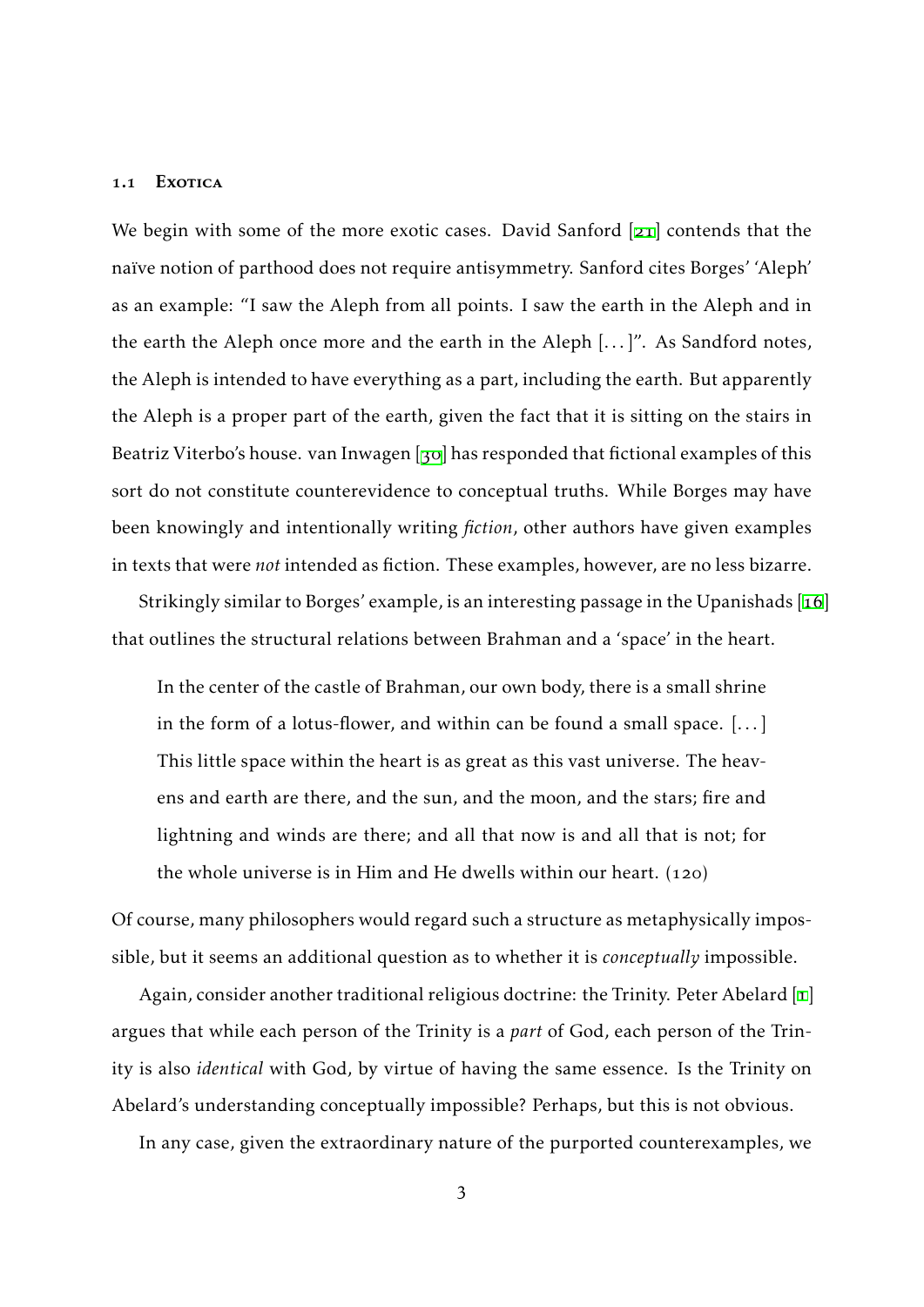do not expect many to be convinced. So let us turn now to less exotic, more ordinary examples of parthood loops.

## 1.2 PUZZLES OF COMPOSITION

A standard puzzle of composition concerns a lump of clay that is formed into a statue. One might think it plausible that, although the lump and the statue are not identical, they are completely colocated and 'made up of' exactly the same matter. It is thus highly intuitive to think that they have exactly the same atomic parts. However given a standard mereological 'supplementation' principle, that anything the statue is not a part of is disjoint from some part of the statue, one can infer that the statue is a part of the lump of clay; and by symmetrical reasoning that the lump of clay is a part of the statue. Thus the clay and the statue are parts of each other. But since we are supposing that they are not identical, they must be distinct mutual proper parts. In fact, philosophers have defended similar positions.<sup>2</sup> Judith Thomson suggests that the statue is *constituted* by the clay, and that constitution requires mutual parthood: "*x* constitutes *y* at *t* only if *x* is part of *y* at *t* and *y* is part of *x* at *t*" ([29], 155). But constitution, Thomson thinks, does not imply identity.

Another classical puzzle of composition concerns [Tib](#page-30-3)bles the cat.<sup>4</sup> Tibbles is a cat who has a tail at some time  $t_1$  and loses it at  $t_2$ . Call Tibbles' tail 'Tail'; and call the part of Tibbles without his tail 'Tib'.

Tib is smaller than Tibbles so they are not identical. But what if we now amputate the cat's tail? Tibbles and Tib will now coincide. If Tibbles is still a cat, it is hard to see by what criterion one could deny that Tib is a cat. [...] But there is just one cat on the mat. So [Tibbles and Tib] cannot be

<sup>&</sup>lt;sup>2</sup>See [XXXXX] for a wellfounded explanation of mutual parthood.

<sup>&</sup>lt;sup>3</sup>See Thomson  $[28]$  p. 208 and p. 219 footnote 12.

<sup>&</sup>lt;sup>4</sup>Originally due to Geach  $[8]$ ; see also Wiggins  $[33]$ .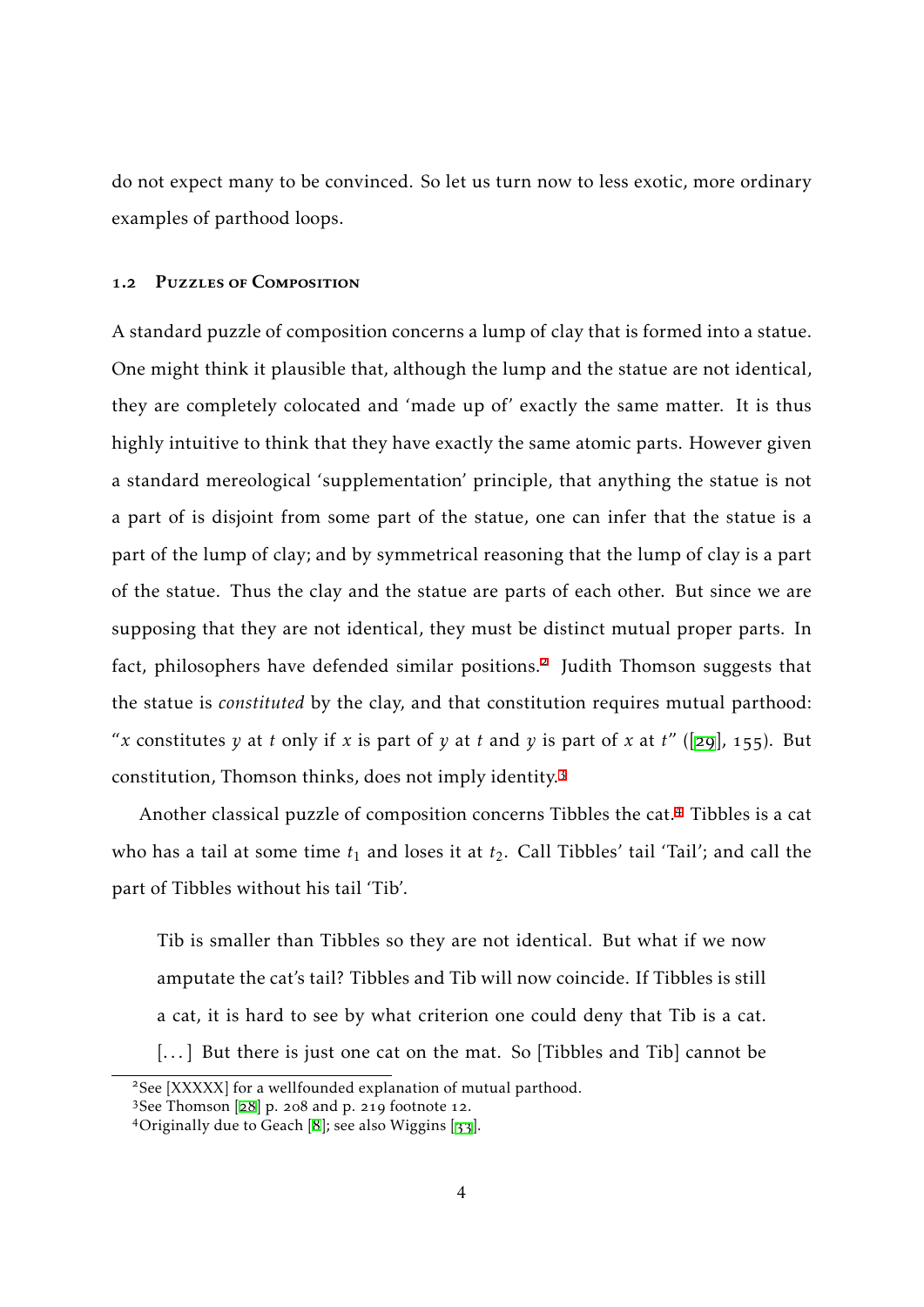distinct cats. They must be the same cat.  $([18])$ 

The literature is filled with many different responses to this puzzle.<sup>5</sup> Given that Tibbles and Tib have the same proper parts after [the](#page-30-4) amputation it is very natural to infer that they are mutual parts.<sup>6</sup> Tib might be a proper part of Tibbles before the amputation, but Tibbles and Tib are mutual parts afterwards.

If a non-wellfounded mereology was formally viable, then there are other unexplored responses. One could hold that Tib is a proper part of Tibbles and also that Tib is identical to Tibbles even before amputation. Indeed, Peter Abelard  $\lceil 1 \rceil$  appeared to have held such a view.

[W]hen a hand has been cut off, that which then stays a human [w](#page-28-0)as also staying a human before the amputation, although it was hidden as a part in the human who was the whole. [. . . ] Therefore, although before all amputations there were many parts in one human each of which was human, still there were not for this reason many humans.  $[...]$  For the humans here have the same essence.  $(302)$ 

There may be drawbacks to such approaches; however, these considerations should be weighed against the drawbacks of competing theories.<sup>8</sup>

 $5$ For a good selection, see Rea's collection [20].

<sup>&</sup>lt;sup>6</sup>Here one must also appeal to the principle 'Strong Supplementation' – see NWS4 in §3.

This view is exactly analogous to his views on the Trinity; indeed, his views on both occur in the same passage.

<sup>&</sup>lt;sup>8</sup> For example, see Eagle [4], (especially §3[\), fo](#page-30-5)r suggestions of general ways in which the apparently distinguishing characteristics of Tib and Tibbles may be explained away.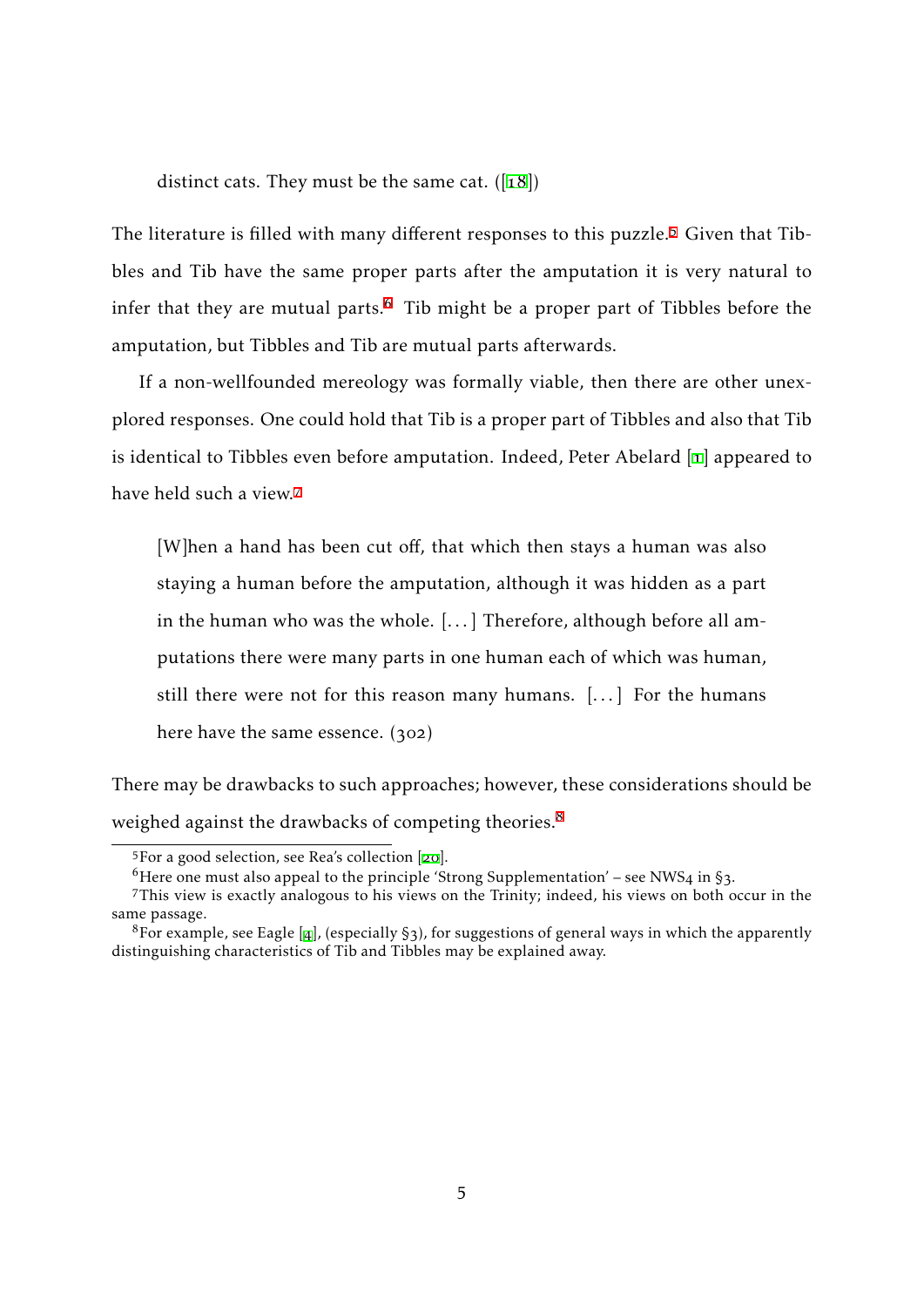#### 1.3 MEREOLOGY & TIME TRAVEL

There is a growing literature surrounding the topic of mereology and time travel.<sup>9</sup> Time travel scenarios have been proposed as counterexamples to certain mereological principles, many of which imply that proper parthood is non-wellfounded.

For instance, consider Effingham  $\lceil 5 \rceil$ :

Imagine a cube, with each side measuring 10m, made of a homogeneous substance. Not only do we take [it](#page-28-1) back to a time that it previously existed at, but we use a shrinking machine and miniaturize by a factor of 100. We then remove a cube-shaped portion, with edges measuring 10cm, from the earlier, larger version of the cube and replace that portion with the miniaturized future version (which now fits perfectly). The cube is now a proper part of itself at that time.

Although it is not obvious how such uses of 'proper part' are to be interpreted (as will be discussed in  $\S$ 2), if such time travel stories are to be accepted as legitimate metaphysical possibilities, then one would assume a non-wellfounded mereology is required to model them.

# 1.4 OTHER EXAMPLES

There are other examples of non-wellfounded relations bearing similarities to the parthood relation in the literature. For instance, Kearns  $\lceil 13 \rceil$  argues that Russellian propositions have mereological parts and that such a mereology must thus be nonwellfounded to account for propositions like the following[:](#page-29-0)

*P* is abstract.

<sup>&</sup>lt;sup>9</sup>At the time of writing, the literature includes Cody Gilmore's argument against perdurantism in [9], Antony Eagle's response [4], and Gilmore's reply [10]. Independently, Nikk Effingham and Jon Robson have used similar cases to argue against endurantism in [6], Donald Smith's response [26], and Effingham's reply  $[5]$ .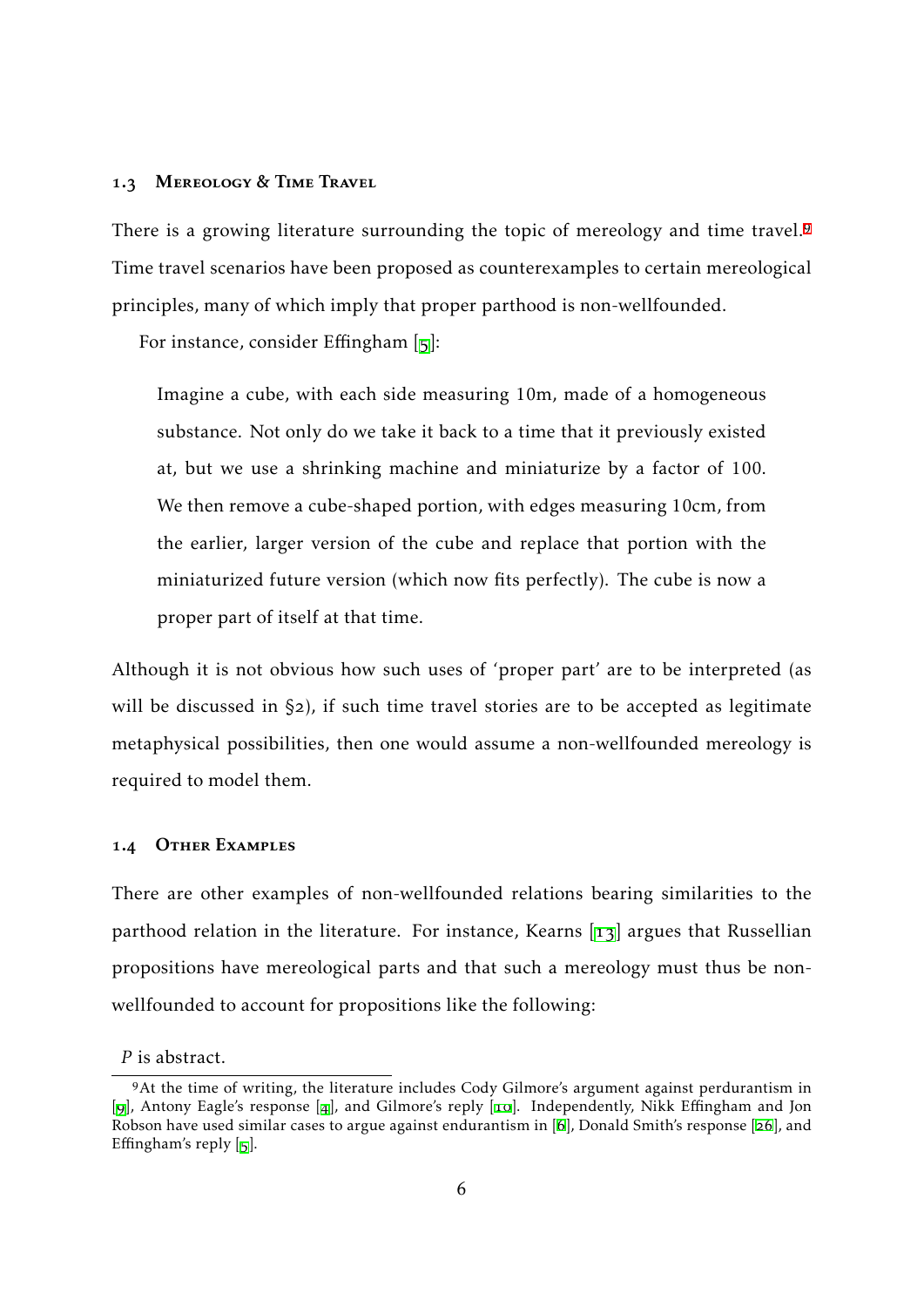Here *P* is the proposition expressed by the above sentence (assuming a proposition is expressed). Indeed, the existence of such propositions is a central component to the solution of the liar paradox defended by Barwise and Etchemendy in  $[2]$ . It should be noted that this potential application appears to rely on a presupposed relationship between the constituents of a proposition and the parts of a propositi[on](#page-28-2). We have reservations about the similarities between these notions, and so are unsure that the non-wellfounded mereology advanced below has application here.

Another example can be drawn from the metaphysics of sets. Lewis  $[14]$  has argued that sets themselves may have non-trivial mereological properties. Although not the Lewisian view, if a set's members are among its parts, then one [mu](#page-29-1)st countenance a non-wellfounded mereology to account for the mereological properties of non-wellfounded sets. Achille Varzi [32] suggests this application, and concludes,

In view of certain developments in non-wellfounded set theory [. . . ], one might indeed suggest building [me](#page-31-0)reology on the basis of an equally less restrictive notion of parthood that allows for closed loops. This is particularly significant in view of the possibility of reformulating set theory itself in mereological terms  $[...]$ . Thus, in this case there is legitimate concern that one of the obvious meaning postulates for 'part' is in fact too restrictive. At present, however, no systematic study of non-wellfounded mereology has been put forward in the literature.

The relationship between set membership and parthood Varzi is suggesting is controversial. However, before we can even begin a systematic investigation of these issues we need to develop a theory of parthood that allows for non-wellfoundedness. But given that no study of non-wellfounded mereology has been undertaken, this paper is

 $10$ In fact, the authors have conflicting opinions. One of us [XXXXX] believes the relation that holds between a Russellian proposition and its constituents is *not* parthood, and hence rejects that the application can be made. The other [XXXXX] has no settled view, and leaves the possibility of application open.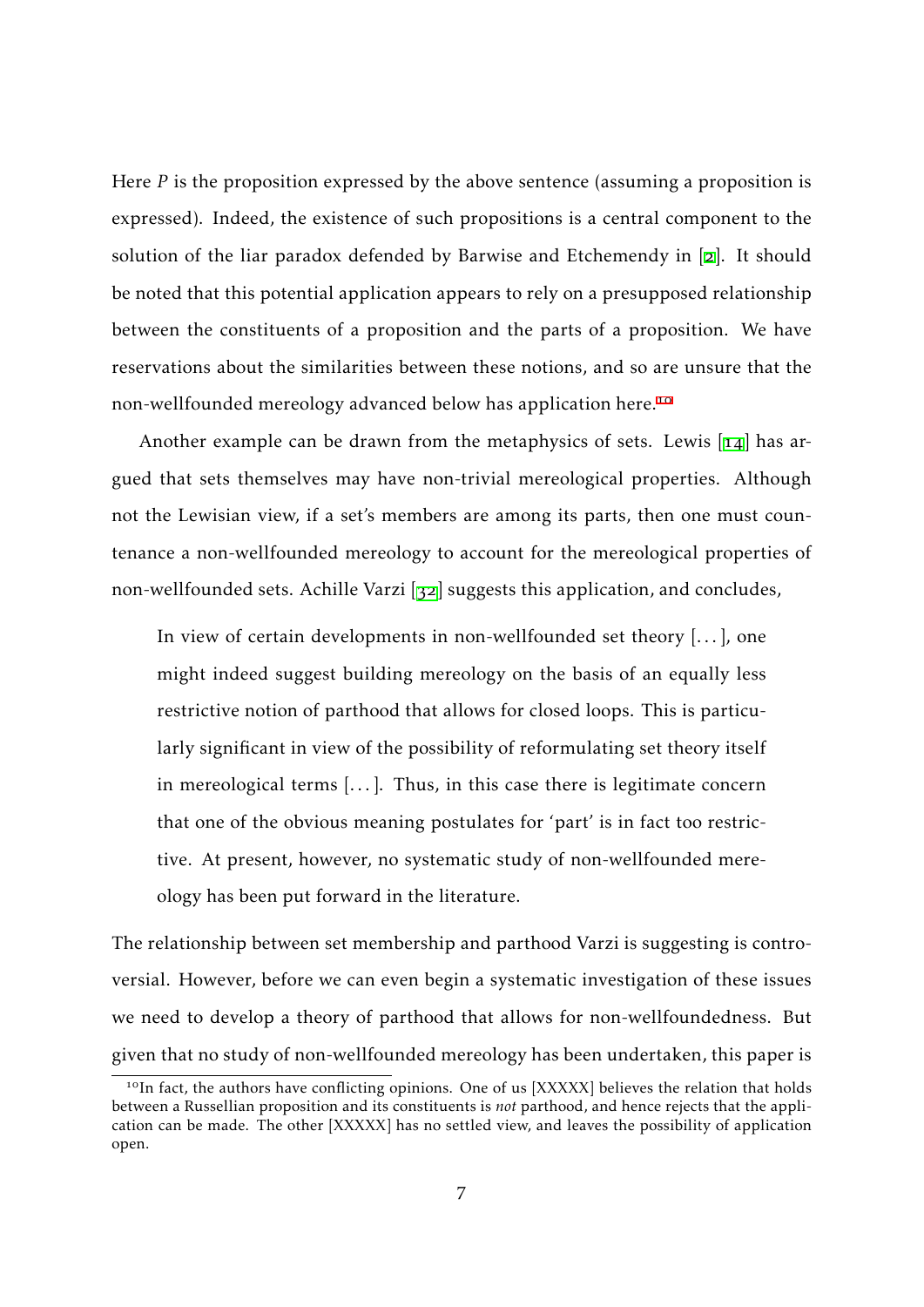an attempt to fill that gap. So, we move from potential applications of the theory to the theory itself.

## 2 PRIMITIVES AND DEFINITIONS

What we want, then, is a mereology of objects that may be proper parts of each other, and objects that may be proper parts of themselves. According to classical mereology, parthood is taken to be primitive and is a partial order.

**MA**<sub>1</sub> *Reflexivity*:  $x \leq x$ 

**MA2** Antisymmetry:  $(x \le y \land y \le x) \rightarrow x = y$ 

**MA**<sub>3</sub> Transitivity:  $(x \leq y \land y \leq z) \rightarrow x \leq z$ 

We then go on to define proper parthood in one of two ways:

**PP**<sub>1</sub>  $x < y := (x ≤ y) ∧ (x ≠ y)$ 

**PP2**  $x < y := (x ≤ y) ∧ (y ≤ x).$ 

These axioms ensure that proper parthood does not allow for proper parthood loops. More specifically, assuming MA2, PP1 and PP2 are equivalent. But PP1 rules out any cases where  $x < x$ . And PP2 rules out any cases where  $x < y$  and  $y < x$ . In effect, proper parthood is a *strict* order, with no parthood loops.

One option is simply to reject the *antisymmetry* axiom (MA<sub>2</sub>), and stipulate that parthood is merely a *preorder*.<sup>11</sup> So, PP1 and PP2 are no longer logically equivalent. In fact, in the absence of antisymmetry, it is consistent with  $PP<sub>1</sub>$  for there to be cases where  $x < y$  and  $y < x$ . However, PP1 still rules out cases where  $x < x$  by definition. The relation defined by PP1 is thus non-transitive. On the other hand, PP2 rules out

 $11$ <sup>This</sup> is the strategy employed in [XXXXX].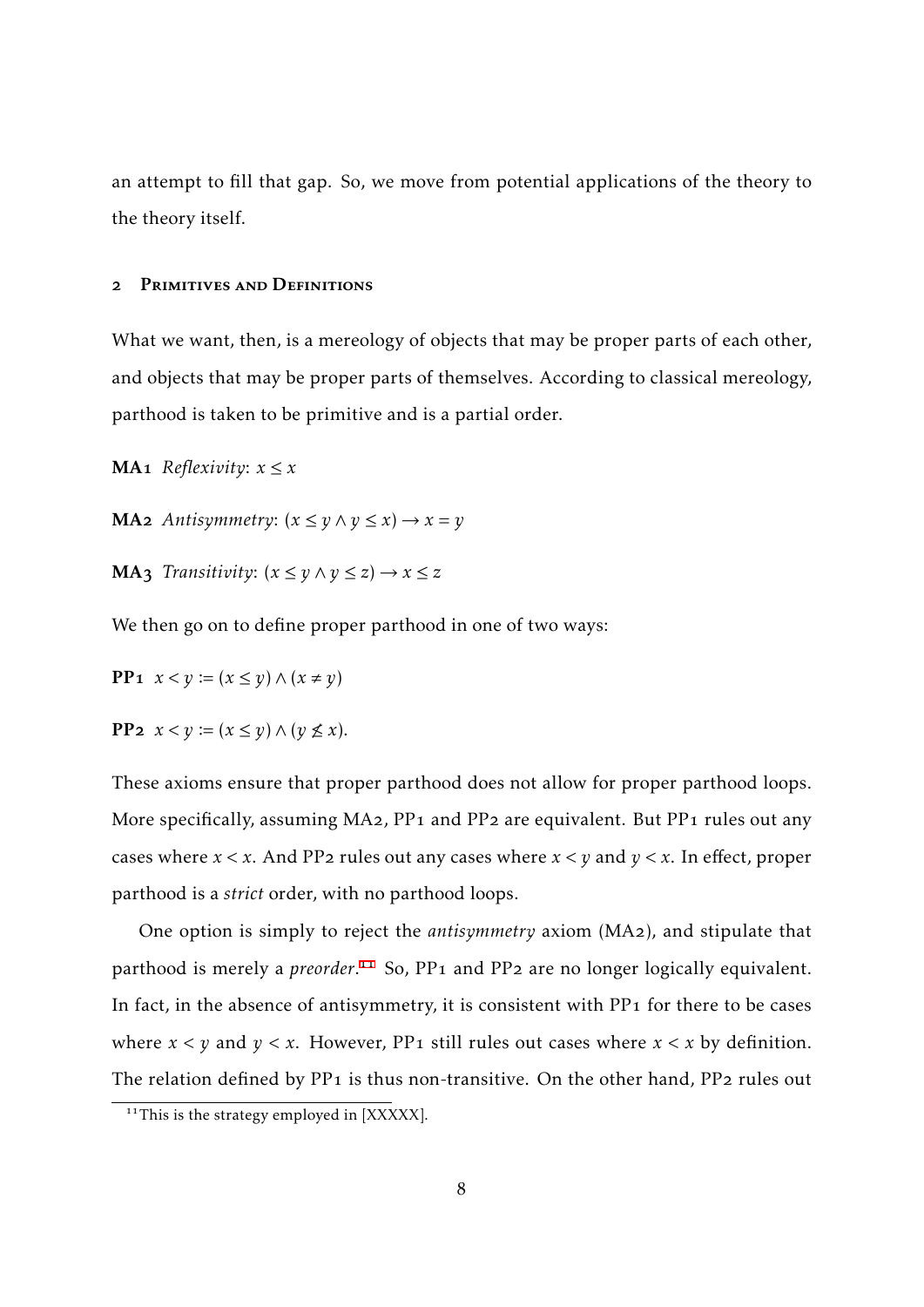both cases where  $x < x$  and cases where  $x < y$  and  $y < x$ . If we want to model both cases, we need different axioms and definitions.

One easy way to construct a non-wellfounded mereology of the desired sort would be to start with a primitive proper parthood relation *<* and require only that it be transitive.

# **NWA**<sub>1</sub> *Transitivity*:  $(x < y \land y < z) \rightarrow x < z$

NWA<sub>1</sub> allows for proper parthood loops in both of the desired ways: we will have cases where  $x < x$  and cases where  $x < y$  while  $y < x$ . We can then introduce definitions of overlap and parthood in the usual fashion

$$
\mathbf{P} \ \ x \le y := x < y \lor x = y
$$

$$
\mathbf{O} \ \ x \circ y := \exists z (z \le x \land z \le y)
$$

Parthood according to P is reflexive. Moreover,  $\leq$  inherits transitivity from the transitivity of  $\leq$  and  $=$ . However, we shall see that  $\leq$  is not in general antisymmetric.

One might wonder what conditions suffice for two composite objects to be identical. Here are some natural candidates:

$$
x \le y \land y \le x
$$
  
\n
$$
\forall z(z < x \leftrightarrow z < y)
$$
  
\n
$$
\forall z(z \circ x \leftrightarrow z \circ y)
$$

In classical mereology, each of these conditions suffice for the identity of *x* and *y*. These conditions correspond to three so-called *extensionality* principles.

EP *Extensionality of Parts:*  $(x \le y \land y \le x) \to x = y$ 

EPP *Extensionality of Proper Parts:*  $(Co(x) \vee Co(y)) \rightarrow (\forall z(z < x \leftrightarrow z < y) \rightarrow x = y)$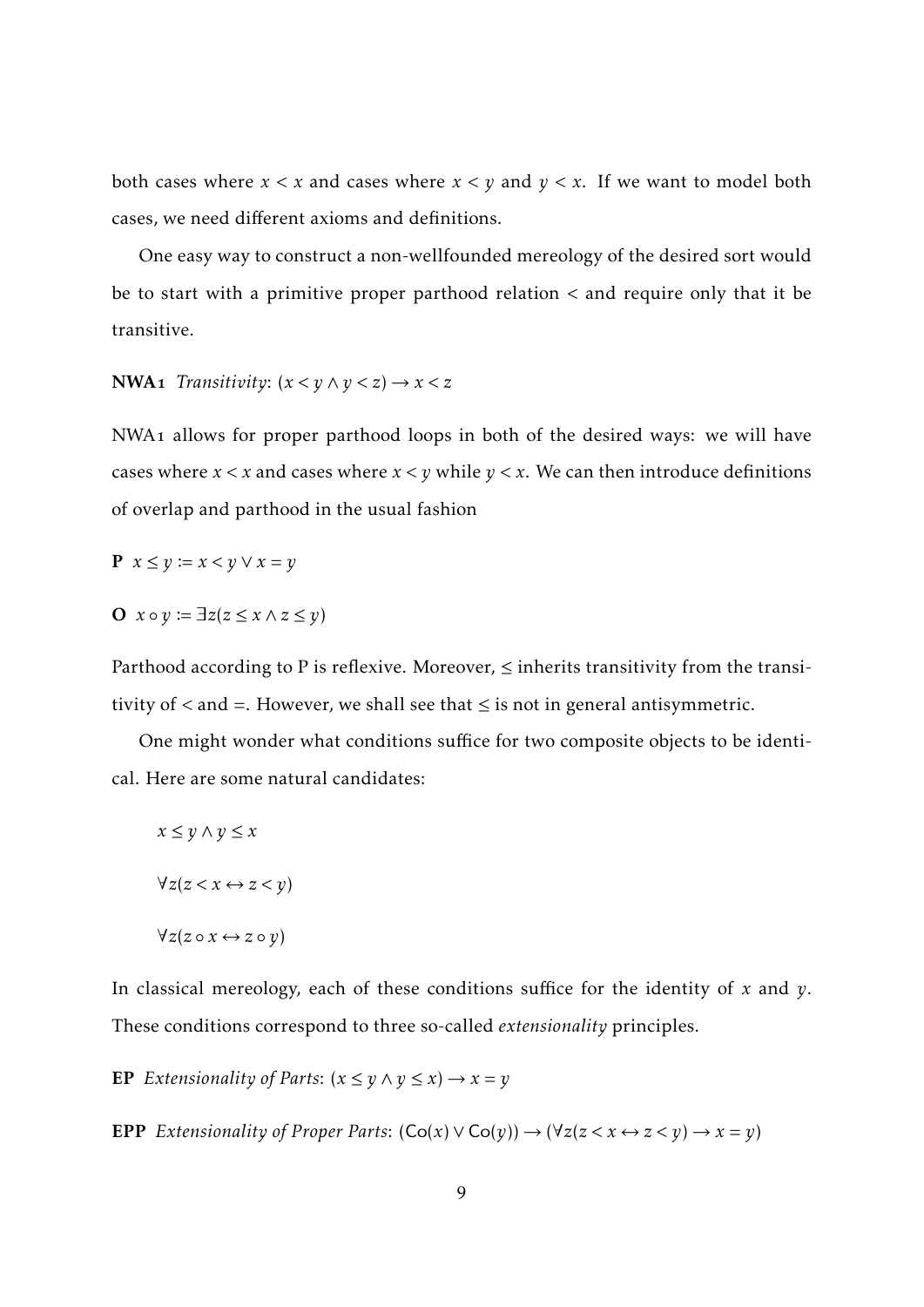# EO *Extensionality of Overlap:*  $\forall z(z \circ x \leftrightarrow z \circ y) \rightarrow x = y$

Notice that EP is just the antisymmetry principle (MA2). In EPP, we say an object *x* is *composite* if it has a proper part; this is expressed via a predicate  $Co(x) := \exists y (y < x)$ . The reason we require that EPP be restricted only to composite objects is to allow for more than one atom.<sup>12</sup> In EO, it is claimed that any two objects with the same overlappers are identical.

Given the transitivity of *<* and the presence of distinct mutual parts, we cannot consistently have any of the above extensionality principles. For EP, consider two distinct but mutual proper parts *a* and *b*. Since  $a < b$ ,  $b < a$ , and  $a \neq b$ , we have  $a \leq b$ and  $b \le a$  without *a* and *b* being identical. Thus  $\le$  is not antisymmetric; EP fails. For EPP and EO, consider *a* and *b* again. By transitivity (NWA1), we have  $a < a$  and  $b < b$ . Moreover, transitivity guarantees that any proper part of *a* is a proper part of *b*, and vice versa.



This means that no matter what proper parts *a* and *b* have, mutual parthood and transitivity force every part of one to be part of the other. But since *a* and *b* have proper parts, they are not atoms; hence, by EPP,  $a = b$ . But this contradicts our supposition that  $a \neq b$ . By similar reasoning one can see that *a* and *b* have the same overlappers. If we had EO, we could once again infer that  $a = b$ , contradicting the supposition that  $a$ and *b* are distinct but mutual parts. In effect, transitivity plus extensionality rules out parthood loops.

<sup>&</sup>lt;sup>12</sup>The same restriction is required on the extensionality principle in set theory with *urelements*.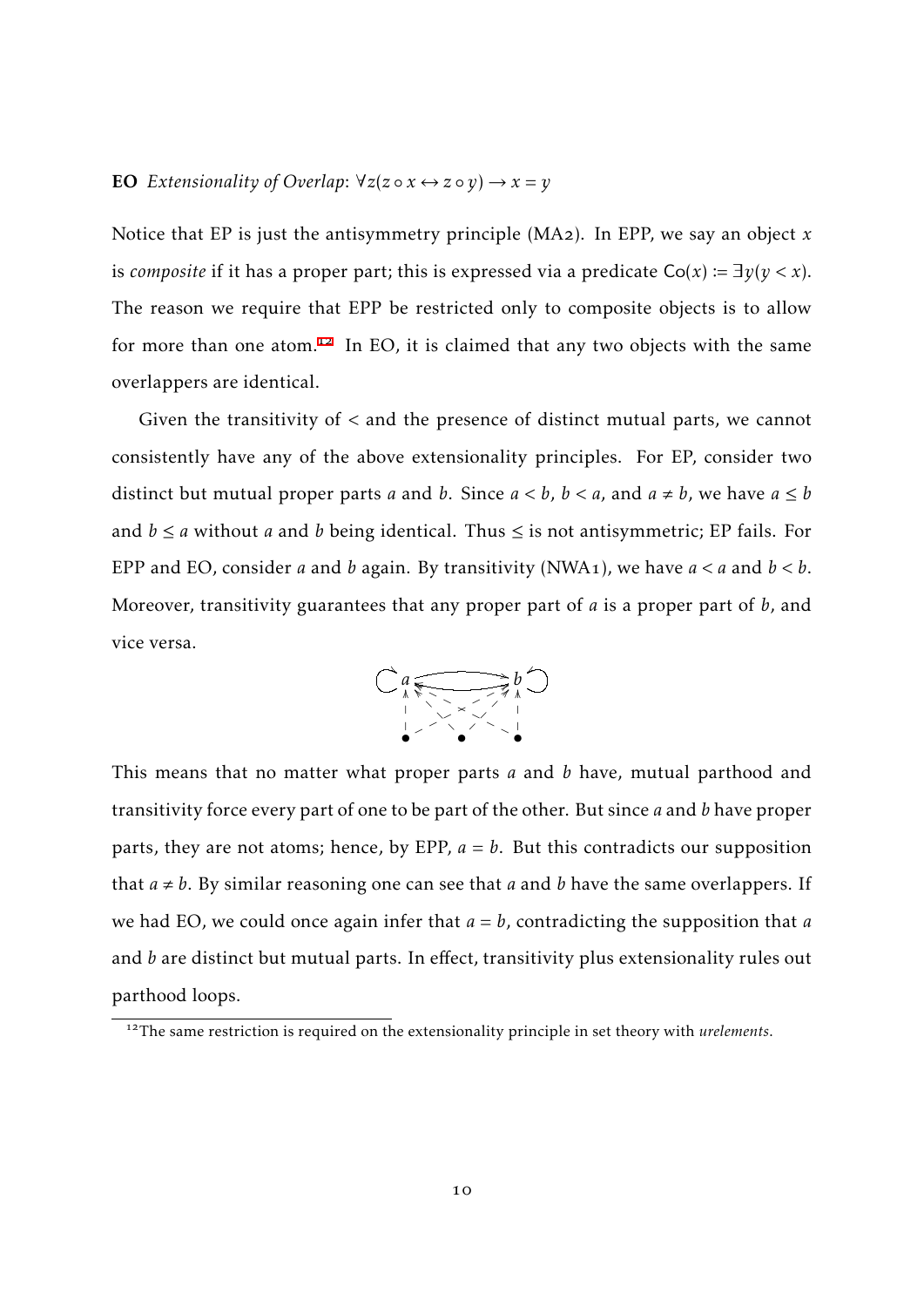#### Axioms for Non-wellfounded Mereology

In this section, we will explore various supplementation principles and fusion principles for non-wellfounded mereology. We argue that fusions are best understood in one of two ways depending on which supplementation axiom is accepted. In neither case are fusions unique.

#### 3.1 DECOMPOSITION

Supplementation principles in mereology are designed to satisfy the intuition that if an object has one proper part, it must have another. Simons  $[z_5]$  considers a number of such principles, as does Varzi  $[32]$ ; so, we will follow their lead.

First, consider the straightforward intuition:

**NWS1** Weak Company:  $x < y \rightarrow \exists z (z < y \land z \neq x)$  $x < y \rightarrow \exists z (z < y \land z \neq x)$  $x < y \rightarrow \exists z (z < y \land z \neq x)$ .

NWS<sub>1</sub> states that if an object has a proper part, then it has another distinct proper part. This supplementation principle, of course rules out any object *a* such that *a < a* and *a* has no other proper parts.

*a* %

But this is arguably the most basic case of a non-wellfounded object (sometimes called a 'Quine atom').<sup>13</sup> And so NWS1 will not do.

Consider another candidate supplementation principle.

**NWS2** Strong Company:  $x < y \rightarrow \exists z (z < y \land z \leq x)$ .

Of course, NWS2 is strictly stronger than NWS1, and so inherits all its problems. But it is worth seeing that NWS<sub>2</sub> rules out all cases of mutual parthood. For if  $a < b$  and *b < a*, then by transitivity, we have it that *a < a* and *b < b*. Moreover, any *z* that is part

<sup>&</sup>lt;sup>13</sup>This name is presumably from the characterization of 'individuals' in Quine's [19] *New Foundations*.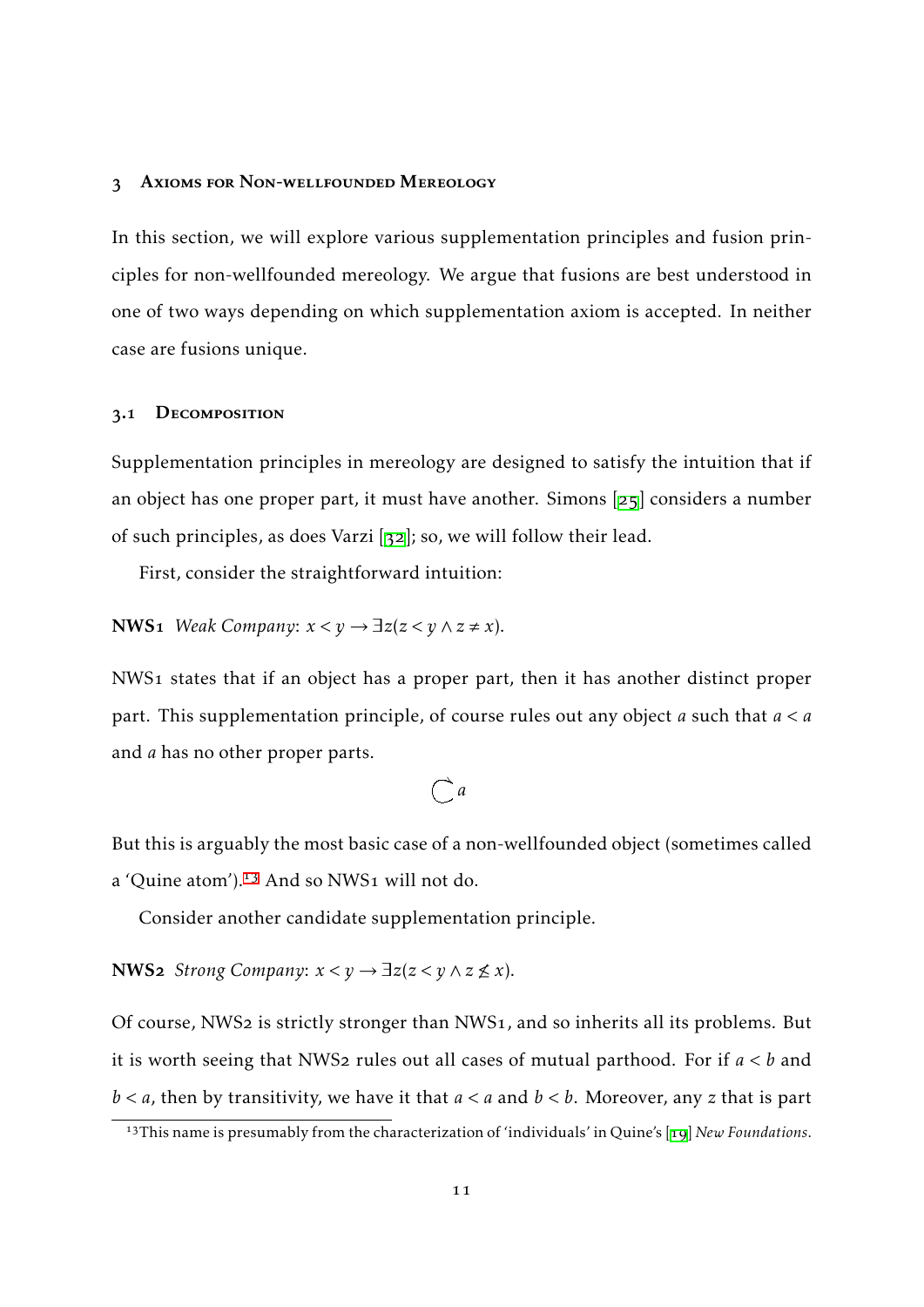of *a* will be part of *b*, and vice versa. But then there can be no part of *a* that is not a part of *b*; there can be no witness for *z* in NWS2. Thus all models like the one below are ruled out.



But this, like extensionality, ruins the whole motive for non-wellfounded parthood.

Most mereologists have accepted the next principle; $14$  some have gone so far as to claim that it is constitutive of the concept of parthood.

**NWS**<sub>3</sub> Weak Supplementation:  $x < y \rightarrow \exists z (z \leq y \land \neg z \circ x)$ 

But NWS3 is also inconsistent with any proper parthood relation that is not irreflexive and asymmetric. Unlike NWS1, NWS3 rules out any reflexive proper parthood structure at all, even if that object has other proper parts. Assume *a < a*. Assume also that there are *b* and *c* s.t.  $b < a$  and  $c < a$ .



There is still no  $z \le a$  such that  $\neg z \circ a$ , simply by definition.

There is, however, a principle which is seemingly stronger than NWS3 which is consistent with non-wellfoundedness in this setting.

**NWS4** Strong Supplementation:  $y \nleq x \rightarrow \exists z (z \leq y \land \neg z \circ x)$ 

Given  $MA_1-MA_3$  and PP1 or PP2, NWS4 implies NWS3. However, that proof relies on the antisymmetry of ≤, which fails here. Notice, the antecedent in the supplementation principle is  $y \not\leq x$ , which implies that  $y \not\lessdot x$  and  $y \not= x$ . This is actually a weaker

<sup>&</sup>lt;sup>14</sup> For some rare exceptions, see Forrest  $[7]$  and Smith [26].

<sup>&</sup>lt;sup>15</sup>See Simons  $[25]$  and Varzi  $[31]$ .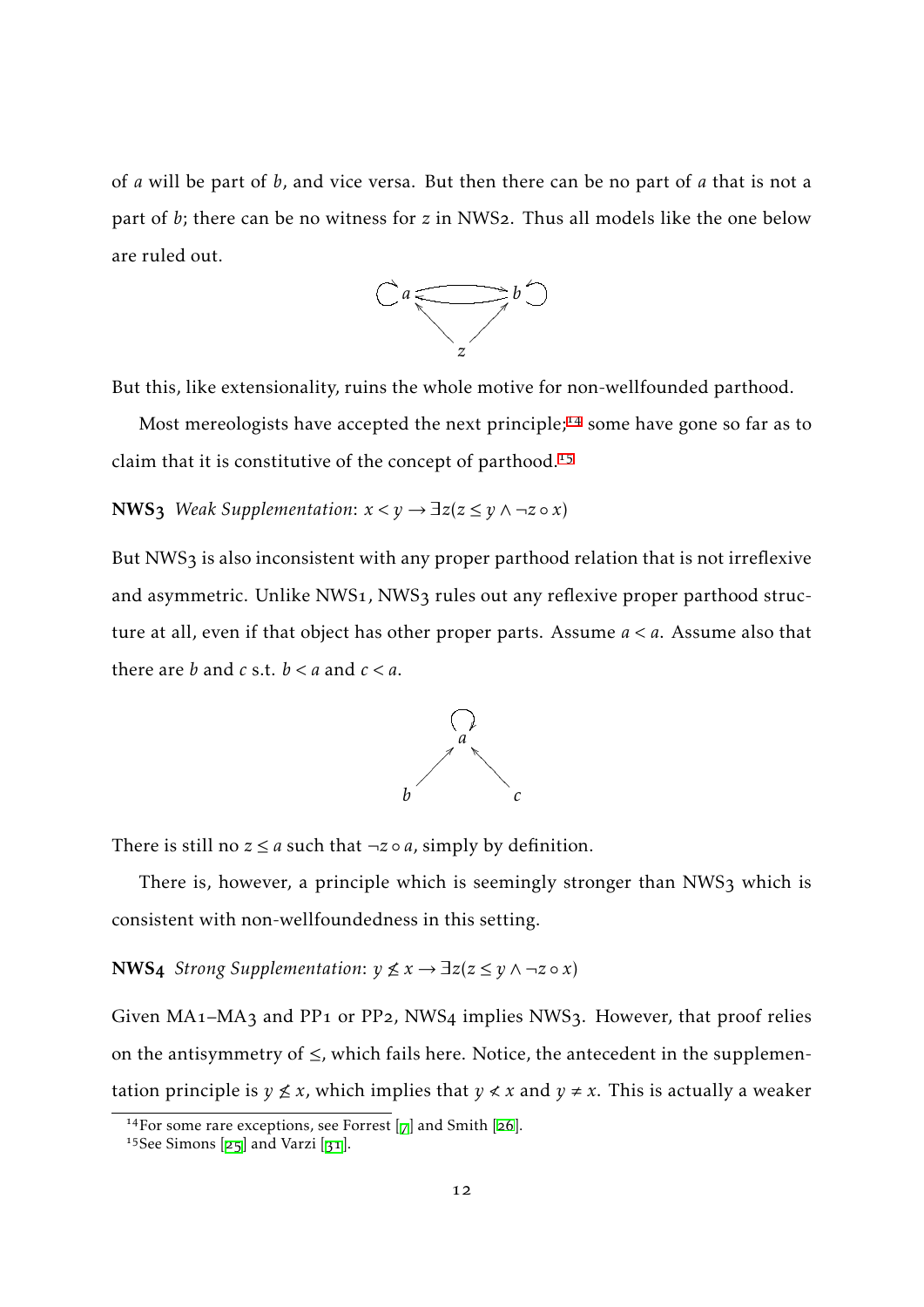constraint than  $x < y$ , the antecedent in NWS<sub>1</sub>–NWS<sub>3</sub>. NWS<sub>4</sub> does *not* rule out all reflexive parts, nor does it rule out all mutual parthood structures. It does, however, rule out certain models, like the following.



In this case, we have a reflexive part *a* with only one other proper part *b*. But  $a \not\leq b$  and there is no part of *a* that does not overlap *b*. If the above model included  $c < a$  but  $c < b$ and  $b \nless c$  (viz. the countermodel to NWS3), it would be a model of NWS4. In fact, this principle does seem to restrict our models to the sorts we would like, by requiring a 'remainder'.

In in the presence of antisymmetry, NWS4 implies the extensionality of overlap (EO) and proper parthood (EPP).<sup>16</sup> However, as we shall see in  $\S$ 4.2, in the nonwellfounded setting NWS4 does not imply *any* extensionality principles. The following non-extensional model satisfies NWS4.



Because NWS4 captures the 'remainder' intuition while still being consistent with non-wellfounded objects like Quine atoms and mutual proper parts, there is good *prima facie* reason to accept it as an axiom. It may seem a bit surprising that the axiom that guarantees extensionality in the classical setting is consistent with nonextensional non-wellfounded mereology. However, that derivation relies crucially on

<sup>&</sup>lt;sup>16</sup>Strong supplementation is generally thought to be responsible for extensionality principles in mereology. See Simons  $[25]$  pp. 28–29, and Casati and Varzi  $[3]$  p. 40.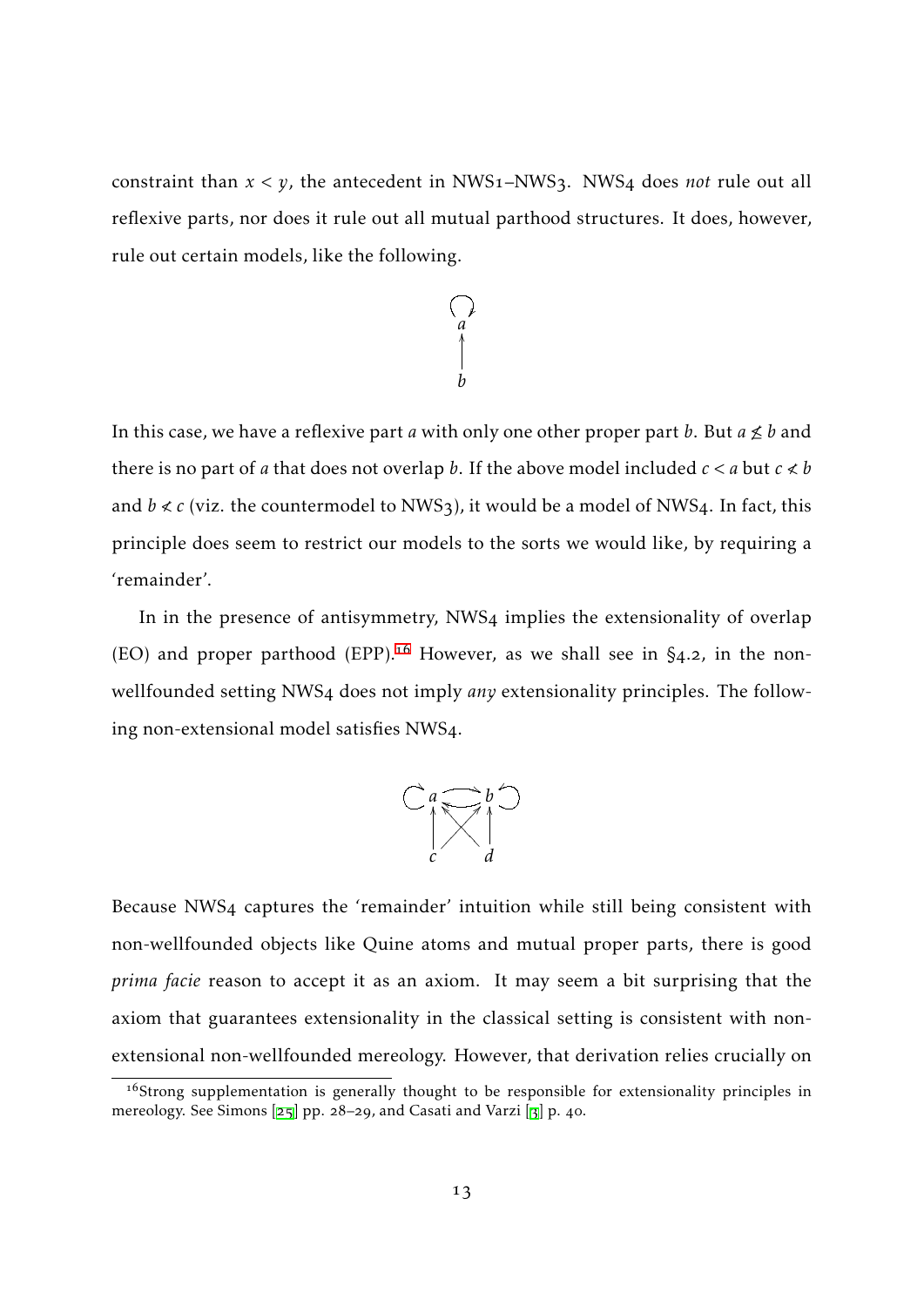the antisymmetry of  $\leq$ , which fails here.

There is another candidate for supplementation that is worth considering.

# **NWS**5 Complementation:  $y \nleq x \rightarrow \exists z \forall w (w \leq z \leftrightarrow (w \leq y \land \neg w \circ x))$

This principle is a lot like  $NWS<sub>4</sub>$ , with the exception that instead of stipulating the existence of some non-*x*-overlapping remainder of *y*, it stipulates the existence of a remainder of *y* that consists of (or is composed of) *all and only* the parts of *y* disjoint from *x*. Built in to NWS<sub>5</sub> is a principle regarding *composition*. Consider the following example:



In this case, *a* and *b* are mutual parts who share *c, d, e* as proper parts. The question here is this: must *c* and *e* have an upper bound *z* which does not have *d* as a part? NWS4 does not require this, while NWS<sub>5</sub> does. If there is no such *z*, then this model is ruled out by complementation. Varzi  $[32]$  rightly suggests that NWS $_5$  bleeds into principles regarding composition:

As it turns out, the extra strength of  $[NWS<sub>5</sub>]$  is therefore best appreciated in terms of the sort of mereological aggregates that this principle would force us to accept, aggregates that are composed of two or more parts of a given whole. This suggests that any additional misgivings about  $[NWS_5]$ [...] are truly misgivings about matters of composition.

Thus, we will withhold judgment on NWS<sub>5</sub> until we examine various fusion axioms.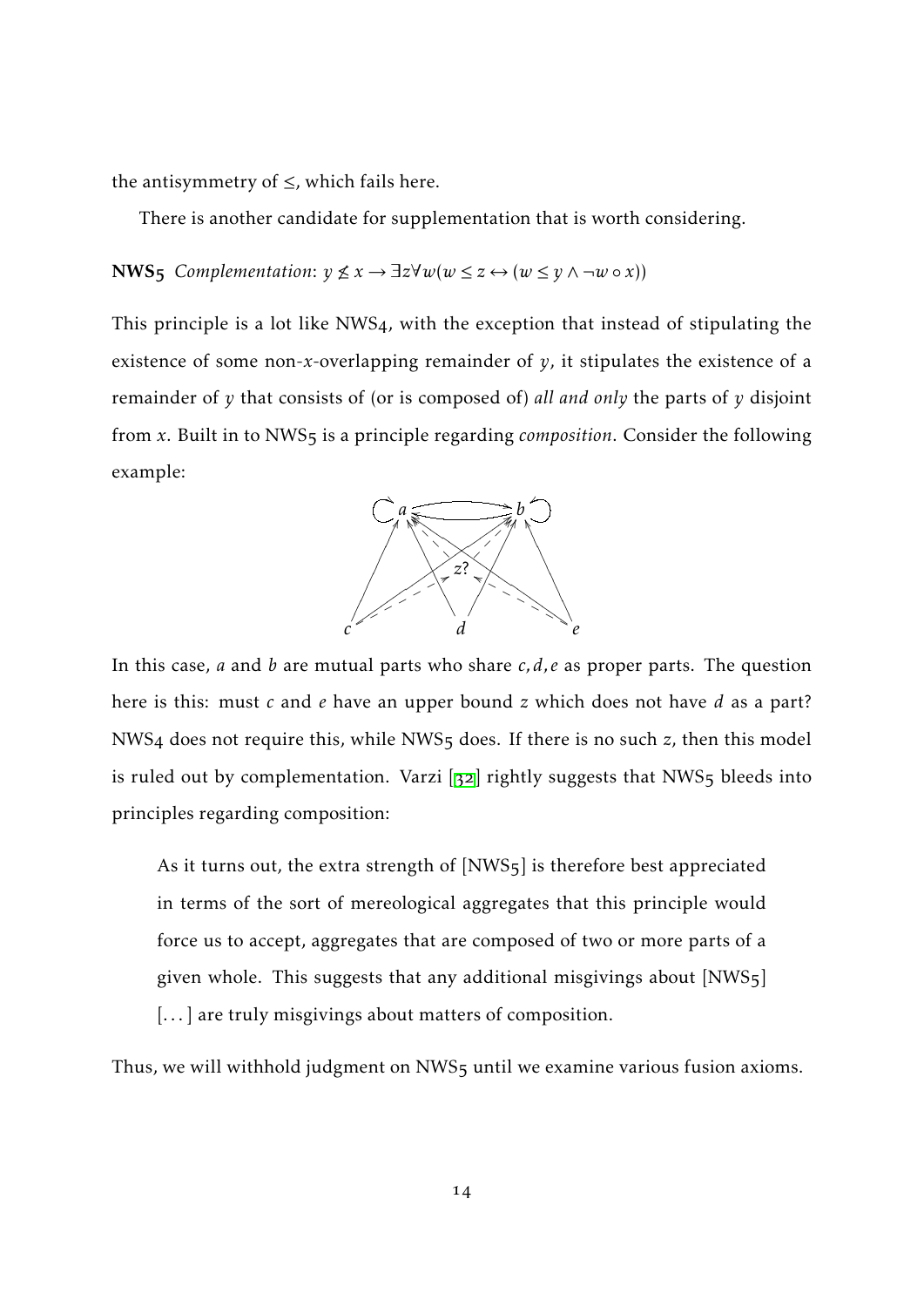#### 3.2 COMPOSITION

What sort of fusions are appropriate to a non-wellfounded mereology? We begin with three candidate definitions of fusion. Here, we say that *t* is a fusion of the  $\varphi$ 's, where *φ* is any predicate without *t* free and *t* is a term.

$$
\mathbf{F1}\ \mathbf{Fu}_1(t,\varphi) \coloneqq \forall y(y \circ t \leftrightarrow \exists x (\varphi \land y \circ x))
$$

**F2** 
$$
Fu_2(t, \varphi) := \forall x(\varphi \to x \le t) \land \forall y(y \le t \to \exists x(\varphi \land y \circ x))
$$

$$
\mathbf{F}_3 \ \ \mathsf{Fu}_3(t, \varphi) \coloneqq \forall x (\varphi \to x \le t) \land \forall y \forall x ((\varphi \to x \le y) \to t \le y)
$$

F<sub>1</sub> says that *t* is the fusion of the  $\varphi$ s when *t* overlaps exactly those things that overlap a  $\varphi$ . F2 says that *t* is the fusion of the  $\varphi$ s when any  $\varphi$  is part of *t* and any part of *t* overlaps some  $\varphi$ . F<sub>3</sub> says that *t* is the fusion of the  $\varphi$ s when *t* has all the  $\varphi$ s as parts and *t* is part of any other *y* that has all the  $\varphi$ s as parts. NWF3 is usually thought of as defining the notion of a *least upper bound*. However, since we do not have the antisymmetry of ≤, it really only expresses the notion of *minimal upper bounds*.

Corresponding to each type of fusion, there are axiom schemes which assert the existence of each type of fusion for every formula *φ* without *z* free.

$$
NWE1 \exists x \varphi \rightarrow \exists z \mathsf{Fu}_1(z, \varphi)
$$

 $NWE2 \exists x \varphi \rightarrow \exists z \text{Fu}_2(z, \varphi)$ 

 $NWE_3 \exists x \varphi \rightarrow \exists z \text{Fu}_3(z, \varphi)$ 

All three definitions of fusion (NWF<sub>1</sub> – NWF<sub>3</sub>) are equivalent in the context of any axiomatization that yields classical mereology. Which fusion existence axiom (NWE

<sup>&</sup>lt;sup>17</sup>These definitions of fusions largely follow those discussed in Hovda  $[12]$ , where there he calls them 'Type-1', 'Type-2', and 'Mub' respectively. They also correspond to the definitions of fusion in Varzi  $[32]$ , where he calls their corresponding existence axioms 'Strong Sum', 'Strong Sum*<sup>b</sup>* ', and 'Strong Sum*<sup>a</sup>* ' respectively.

 $18$ See Hovda [12]  $\S$ 1.3.1.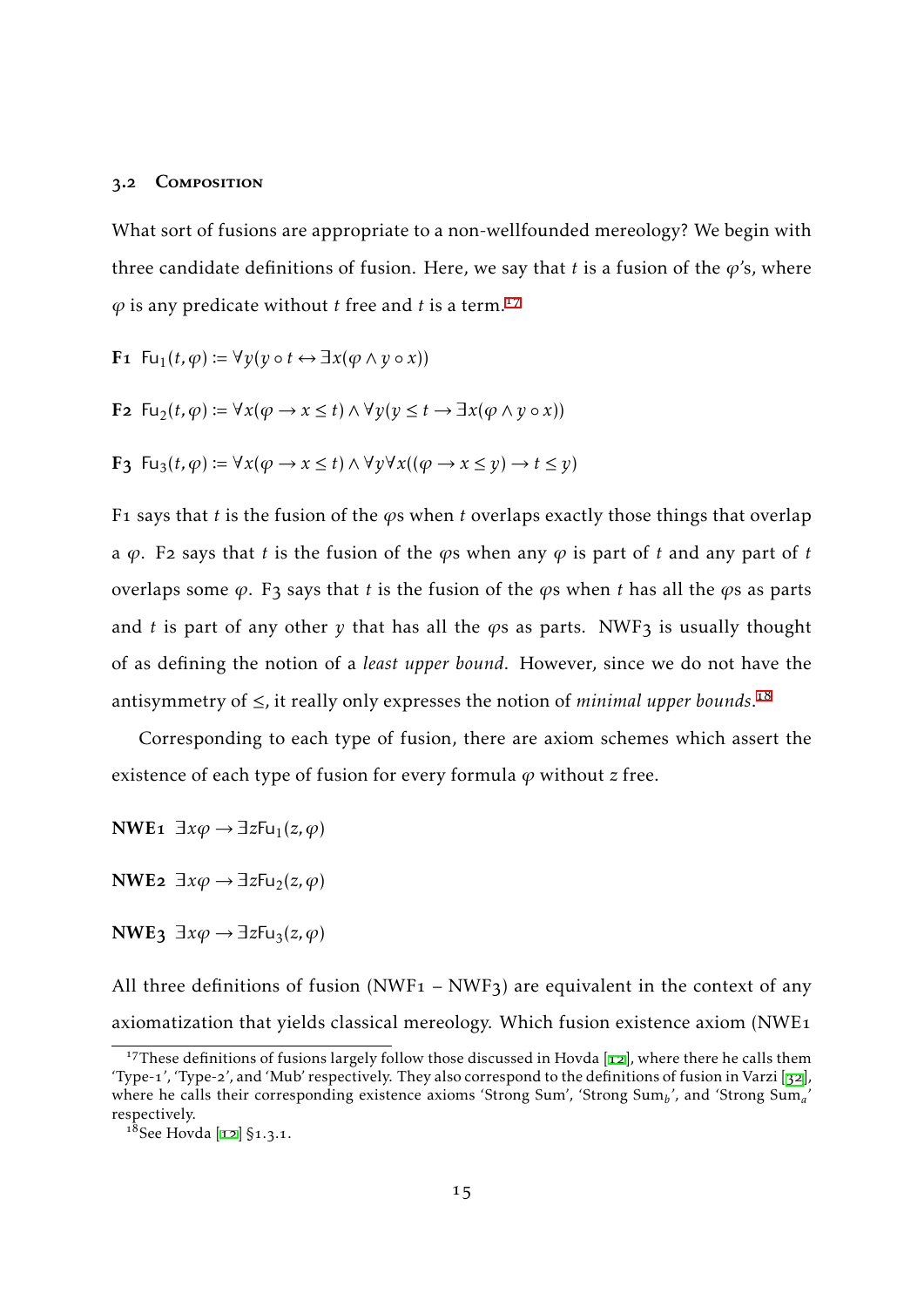$– NWE<sub>3</sub>$ ) yields classical mereology depends on the choice of other axioms. In nonclassical mereologies, the definitions of fusion are often not equivalent. In the presence of transitivity (NWA1) only, we can prove that  $\forall z (Fu_2(z, \varphi) \rightarrow Fu_1(z, \varphi))$ , but not vice versa. So, in one way, NWE2 is stronger than NWE1. The following model validates NWA<sub>1</sub> and NWE<sub>1</sub> but not NWE<sub>2</sub>:



Do *a* and *b* have a fusion? It might appear not. There is no object 'made up' of *a* and *b* together. However, it turns out that *a* is a fusion (in the sense defined by Fu<sub>1</sub>) of *a* and *b*. Let the extension of *φ* here be just *a* and *b*. Note that every object overlaps *a* if and only if it overlaps *b*. Hence, every object overlaps *a* if and only if there's some *φ* that it overlaps. Moreover, *b* is also a fusion<sub>1</sub> of *a* and *b*.<sup>19</sup> On the other hand, *a* and *b* do not have a fusion<sub>2</sub> in this model since there is nothing of which both *a* and *b* are a part, preventing the first conjunct of NWF2 being satisfied.

It should be noted, however, that in the presence of strong supplementation (NWS4) and transitivity ( $NWA_1$ ) these two notions of fusion are equivalent. Firstly, we note that the principle  $\forall z(z \circ y \to z \circ x) \to y \leq x$  is a straightforward consequence of NWS4. Suppose, now, that *x* is a fusion<sub>1</sub> of the  $\varphi$ s so that (\*):  $\forall y (x \circ y \leftrightarrow \exists z (\varphi(z) \land z \circ y))$ . We then want to show *x* is a fusion<sub>2</sub> of the  $\varphi$ s – i.e. we want to show (1) that  $\forall y(\varphi(y) \rightarrow$ *y* ≤ *x*) and (2) that *y* ≤ *x* → ∃*z*( $\varphi$ (*z*) ∧ *z* ◦ *y*). (2) is immediate from (\*). For (1) suppose that  $\varphi(y)$  and let  $z \circ y$ . Since *z* overlaps a  $\varphi$  it follows, by (\*), that *z* overlaps x,  $z \circ x$ . By the principle  $\forall z(z \circ y \to z \circ x) \to y \leq x$ , we have shown that  $y \leq x$  as required for (1).

<sup>&</sup>lt;sup>19</sup>This point was first made by Hovda  $[12]$ .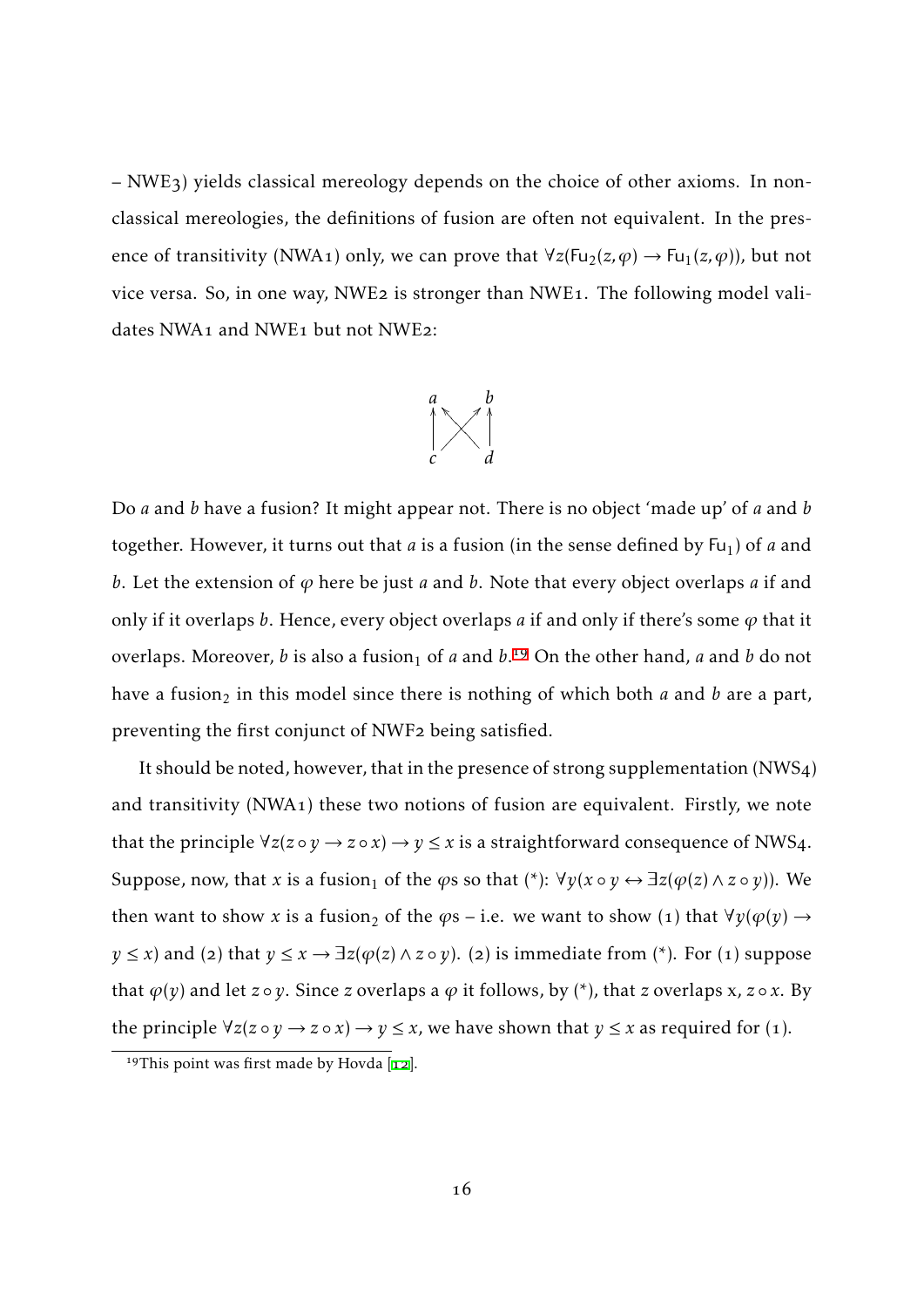Consider also the model ruled out by complementation NWS:



According to Fu<sub>2</sub>, neither *a* nor *b* count as a fusion of *c* and *e*. And this model will be ruled out by NWE, since there is no fusion for *c* and *e*. Intuitively, it *does* seem as though the model is missing something. It appears that you can simply fuse together *c* and *e* to get all of *a* (or *b* for that matter) including *d*, even though neither *c* nor *e* overlap with *d*. And that seems to be problematic with our intuitive notion of mereological sum.

This is precisely the reason that minimal upper bounds, as defined by Fu<sub>3</sub>, are problematic.<sup>20</sup> For according to Fu<sub>3</sub>, *a* (and for that matter *b*) *does* count as a fusion of *c* and *e*, even though *a* has a completely unrelated part, *d*. There are some who are attracted to this notion of fusion.<sup>21</sup> However, Varzi [31] argues against such a notion of fusion:

All this is hard to swallow. No matter how ex[actl](#page-31-1)y one defines the word, surely a fusion is supposed to be *entirely* composed of the things it fuses.

We think that Varzi is right, but that this criticism only applies in contexts where complementation (NWS<sub>5</sub>) fails. Recall that the complementation axiom rules out such models and requires the existence of an upper bound of *c* and *e* that does not have *d* as a part. So, there is reason to think that  $NWE_3$  is an adequate fusion axiom scheme only when paired with NWS5.

 $20$ See Varzi [31].

<sup>&</sup>lt;sup>21</sup>See Hovda [12], Sharvey [22], and Link [15].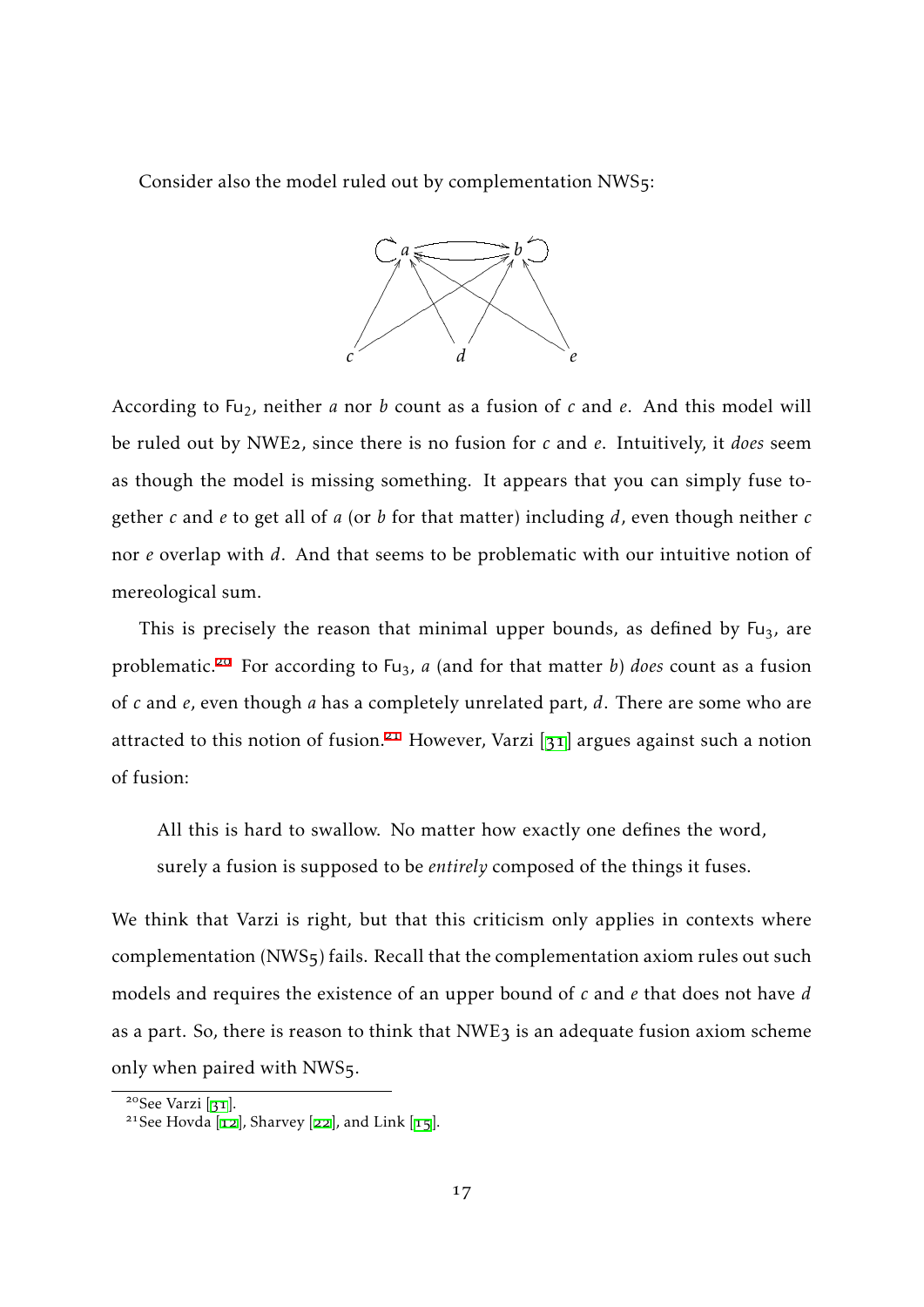As mentioned above, Fu<sub>3</sub> is usually associated with *least* upper bounds, a standard algebraic notion of fusion. However, without antisymmetry, we do not have *least* upper bounds because we do not, in general, have the uniqueness of fusions. In fact, on neither F<sub>1</sub>, F<sub>2</sub>, nor F<sub>3</sub> do we have the uniqueness of fusions.

**UF1** 
$$
(Fu_1(x, \varphi) \wedge Fu_1(y, \varphi)) \rightarrow (x = y)
$$

**UF2** 
$$
(Fu_2(x, \varphi) \wedge Fu_2(y, \varphi)) \rightarrow (x = y)
$$

**UF3** 
$$
(Fu_3(x, \varphi) \wedge Fu_3(y, \varphi)) \rightarrow (x = y)
$$

For example, consider the pair of mutual parts *a* and *b*, neither of which have any other proper parts.



Let the extension of  $\varphi$  be  $\{a,b\}$ . Then for each  $i = 1, 2, 3$  we have both  $Fu_i(a, \varphi)$  and Fu<sub>i</sub>( $b, \varphi$ ). Adding further elements to the model containing *a* and *b* as parts would only introduce *more* fusions if anything. It seems clear that in the presence of nonwellfoundedness like that above none of the fusions considered can be unique.

So, there are two options that best axiomatize non-wellfounded mereology.

$$
\begin{aligned}\n\mathbf{P} \quad &x \leq y := x < y \lor x = y \\
\mathbf{O} \quad &x \circ y := \exists z (z \leq x \land z \leq y) \\
\mathbf{F_1} \quad & \text{Fu}_1(t, \varphi) := \forall y (y \circ t \leftrightarrow \exists x (\varphi \land y \circ x)) \\
\mathbf{NWA_1} \quad &(x < y \land y < z) \to x < z \\
\mathbf{NWS_4} \quad &y \leq x \to \exists z (z \leq y \land \neg z \circ x)\n\end{aligned}
$$

**NWE**1  $\exists x \varphi \rightarrow \exists z \text{Fu}_1(z, \varphi)$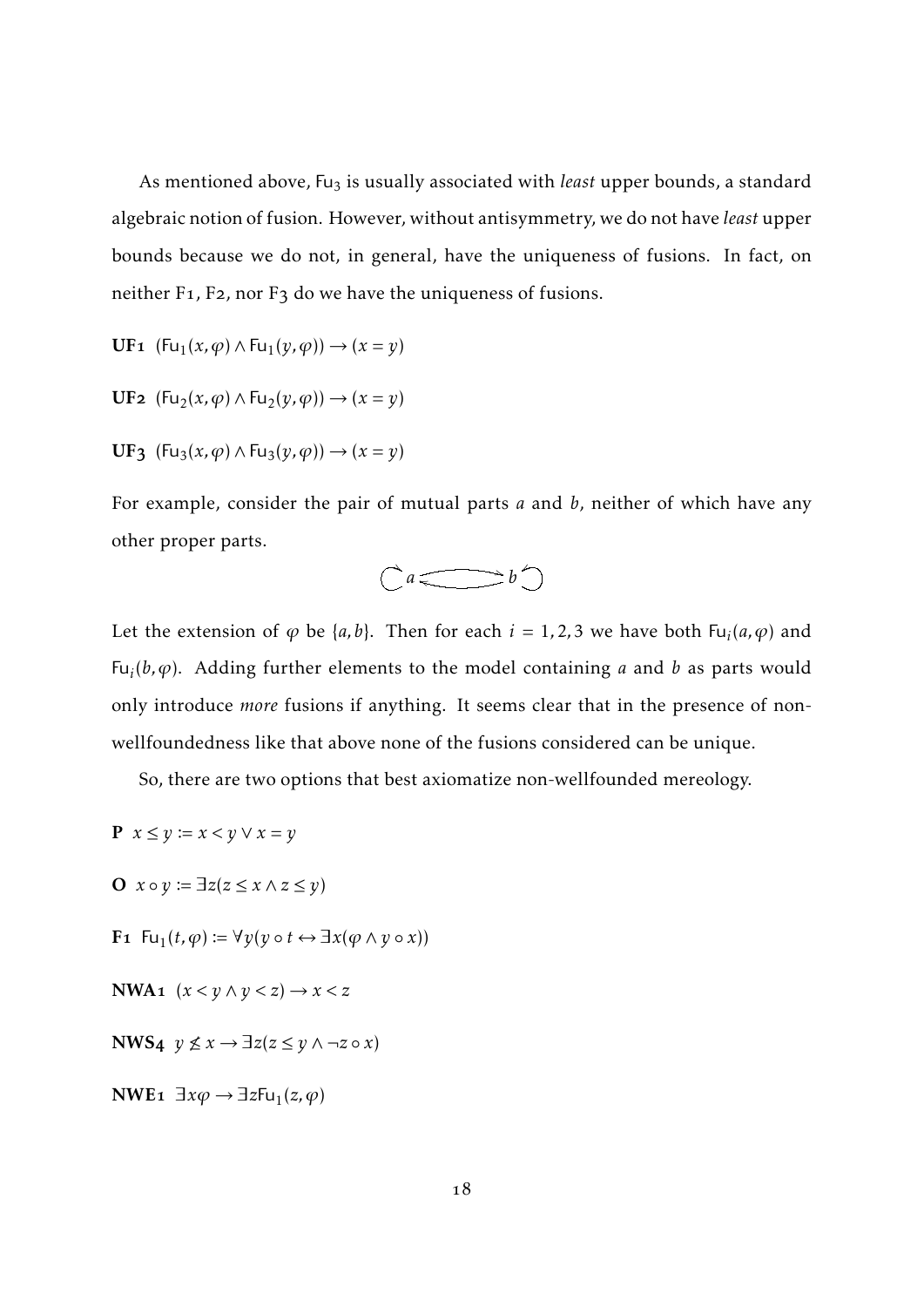$NWA<sub>1</sub> + NWS<sub>4</sub> + NWE<sub>1</sub>$  is an axiomatization of non-wellfounded mereology. Note that in the presence of strong supplementation the notions of a fusion<sub>1</sub> and a fusion<sub>2</sub> amount to the same thing, so NWE2 is derivable in this system. Alternatively:

 $P \ x \leq y := x < y \lor x = y$ O  $x \circ y := \exists z (z \leq x \land z \leq y)$  $\textbf{F}_3 \text{ Fu}_3(t, \varphi) \coloneqq \forall x (\varphi \to x \leq t) \land \forall y (\forall x (\varphi \to x \leq y) \to t \leq y)$ NWA1  $(x < y \land y < z) \rightarrow x < z$  $\text{NWS}_5 \, y \not\leq x \rightarrow \exists z \forall w (w \leq z \leftrightarrow (w \leq y \land \neg w \circ x))$ 

 $NWE_3 \exists x \varphi \rightarrow \exists z \text{Fu}_3(z, \varphi)$ 

 $NWA_1 + NWS_5 + NWE_3$  is an axiomatization of non-wellfounded mereology;<sup>22</sup> in fact, the two axiomatizations result in the *same* non-wellfounded mereology.

# Classical and Non-wellfounded Mereology

We now turn to a comparison between classical and non-wellfounded mereology. Given the failure of many of the classical supplementation, extensionality, and fusion uniqueness principles one might be led into thinking that there is little if any parallel to be drawn between the system we discussed in the previous section and classical extensional mereology. In  $\S$ 4.1, we show the connection is quite simple: one needs only to drop the asymmetry of proper parthood from a standard axiomatization of classical mereology. In §4.2, we examine exactly how much extensionality non-wellfounded mereology contains.

<sup>&</sup>lt;sup>22</sup>Relatedly, see the wellfounded but non-extensional mereology axiomatized in [XXXXX]; it has identical axioms but a different primitive and altered definitions.

<sup>&</sup>lt;sup>23</sup>Thanks to [XXXXX] for discussion.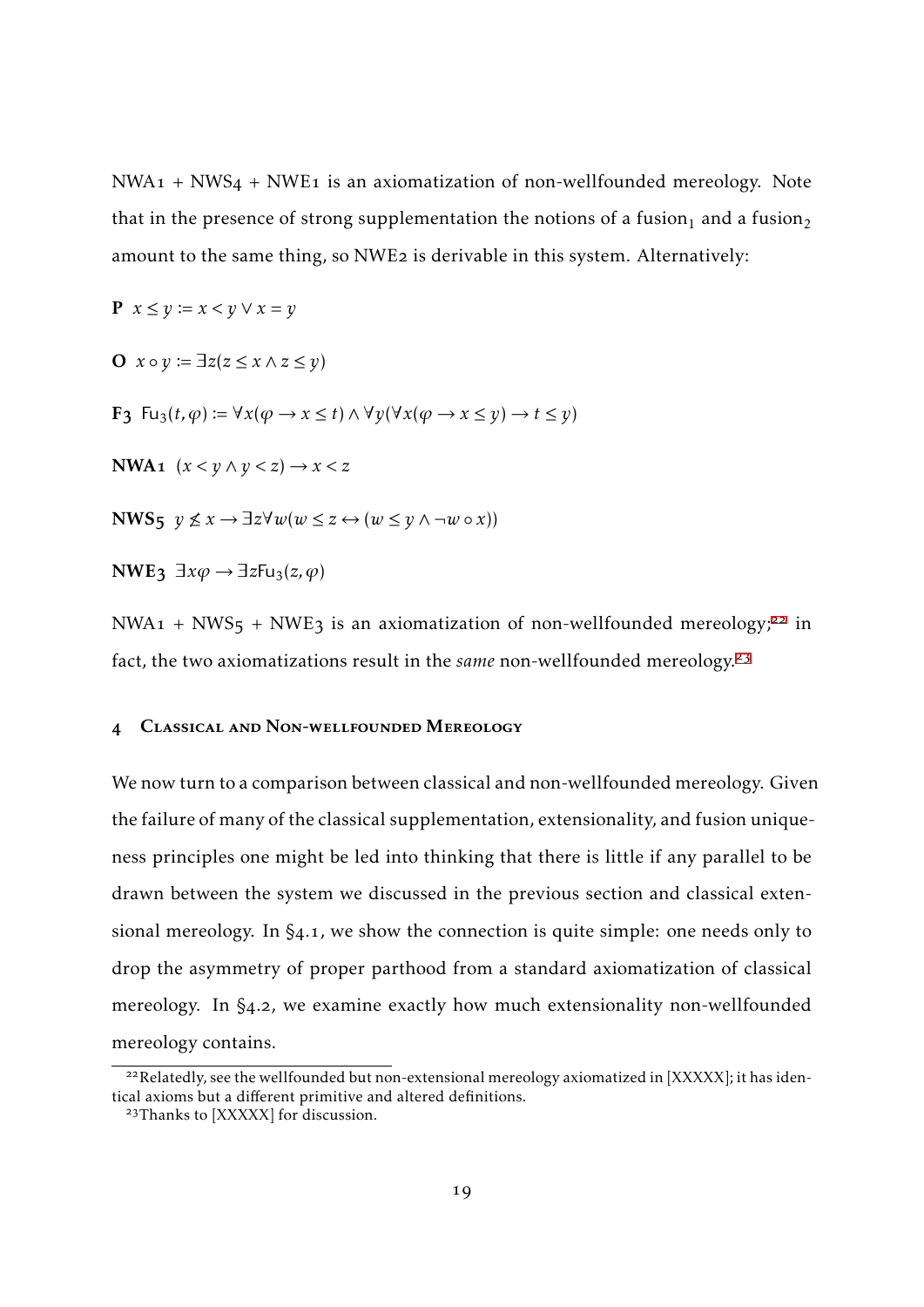#### . Classical mereology

MA<sub>1</sub>  $x < x$ 

Classical mereology is usually axiomatized with a primitive improper parthood relation. Perhaps the most common axiomatization has  $\leq$  as a partial order, strong supplementation, and the existence of fusion<sub>1</sub>s, all stated using the primitive  $\leq$  and with overlap defined by O.

MA2  $(x \le y \land y \le x) \rightarrow x = y$ MA<sub>3</sub>  $(x \leq y \land y \leq z) \rightarrow x \leq z$  $\textbf{NWS}_4 \, y \not\leq x \rightarrow \exists z (z \leq y \land \neg z \circ x)$ NWE1  $\exists z \varphi \rightarrow \exists x \forall y (x \circ \psi \leftrightarrow \exists z (\varphi \land \psi \circ z))$ 

With only a minor change we can formulate classical mereology with a primitive proper parthood relation instead:

```
NWA1 (x < y \land y < z) \rightarrow x < z
```
NWA2  $x < y \rightarrow y \nless x$ 

 $NWS_4$   $y \nleq x \rightarrow \exists z (z \leq y \land \neg z \circ x)$ 

NWE1  $\exists z \varphi \rightarrow \exists x \forall y (x \circ y \leftrightarrow \exists z (\varphi \land y \circ z))$ 

Here again ≤ and ∘ are defined according to P and O. NWA1 and NWA2 are the axioms for a strict partial order and and MA<sub>1</sub>-MA<sub>3</sub> are axioms for a weak partial order. Other than that, the systems are identical modulo definitions. It is well-known that every strict partial order determines a weak partial order and vice versa. So, NWA1 + NWA2  $+$  NWS<sub>4</sub>  $+$  NWE<sub>1</sub> is equivalent to classical mereology.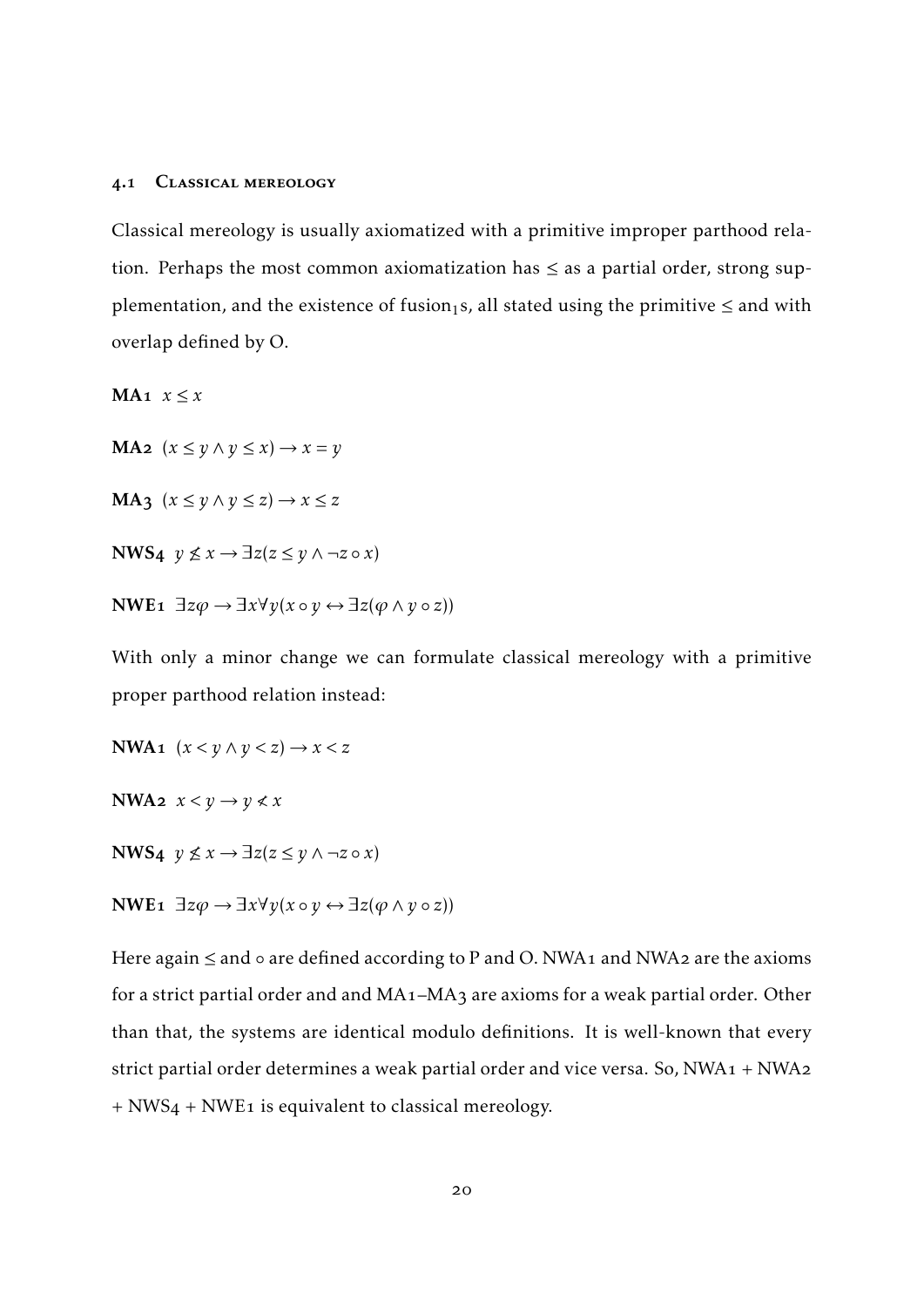The only principle that obviously rules out non-wellfoundedness is the asymmetry principle NWA2. NWA2 obviously rules out cases of mutual parthood between distinct objects. But it also rules out cases of self-parthood (e.g. the Quine atom), since an instance of NWA2 is  $a < a \rightarrow a \le a$ , and therefore  $a \le a$ . Dropping NWA2 leaves us with precisely the non-wellfounded mereology discussed in  $\S$ 3.

### 4.2 EXTENSIONALITY

Recall that one of the primary points of contrast between classical and non-wellfounded mereology is that one does not seem to have any form of extensionality in non-wellfounded mereology. In particular, one cannot maintain the following extensionality principles:

EP  $(x \le y \land y \le x) \rightarrow x = y$ 

$$
EO \ \ \forall z (z \circ x \leftrightarrow z \circ y) \rightarrow x = y
$$

**EPP** 
$$
(Co(x) \lor Co(y)) \rightarrow (\forall z(z < x \leftrightarrow z < y) \rightarrow x = y)
$$

The failure of antisymmetry (EP) is hardly surprising. Indeed, one promising application of non-wellfounded mereology is to model exactly the kind of phenomena that EO rules out. For example, the paradoxes of material constitution have lead people to reject EO and EPP on independent grounds.<sup>24</sup> It is perhaps surprising, however, that the other cases of non-wellfoundedness discussed in  $\S$ 1 would require giving up EO and EPP as well.

On the other hand, it can be seen that all the failures of extensionality stem from failures of  $EP<sup>25</sup>$  Indeed, classical extensional mereology can prove the following extensionality principles without the use of NWA2:

EO\*  $\forall z(z \circ x \leftrightarrow z \circ y) \rightarrow (x \leq y \land y \leq x)$ 

<sup>&</sup>lt;sup>24</sup>See for example, Hawthorne  $[11]$ , and papers in Rea  $[20]$ .

<sup>&</sup>lt;sup>25</sup>See also [XXXXX] for further discussion of the connection between antisymmetry and extensionality.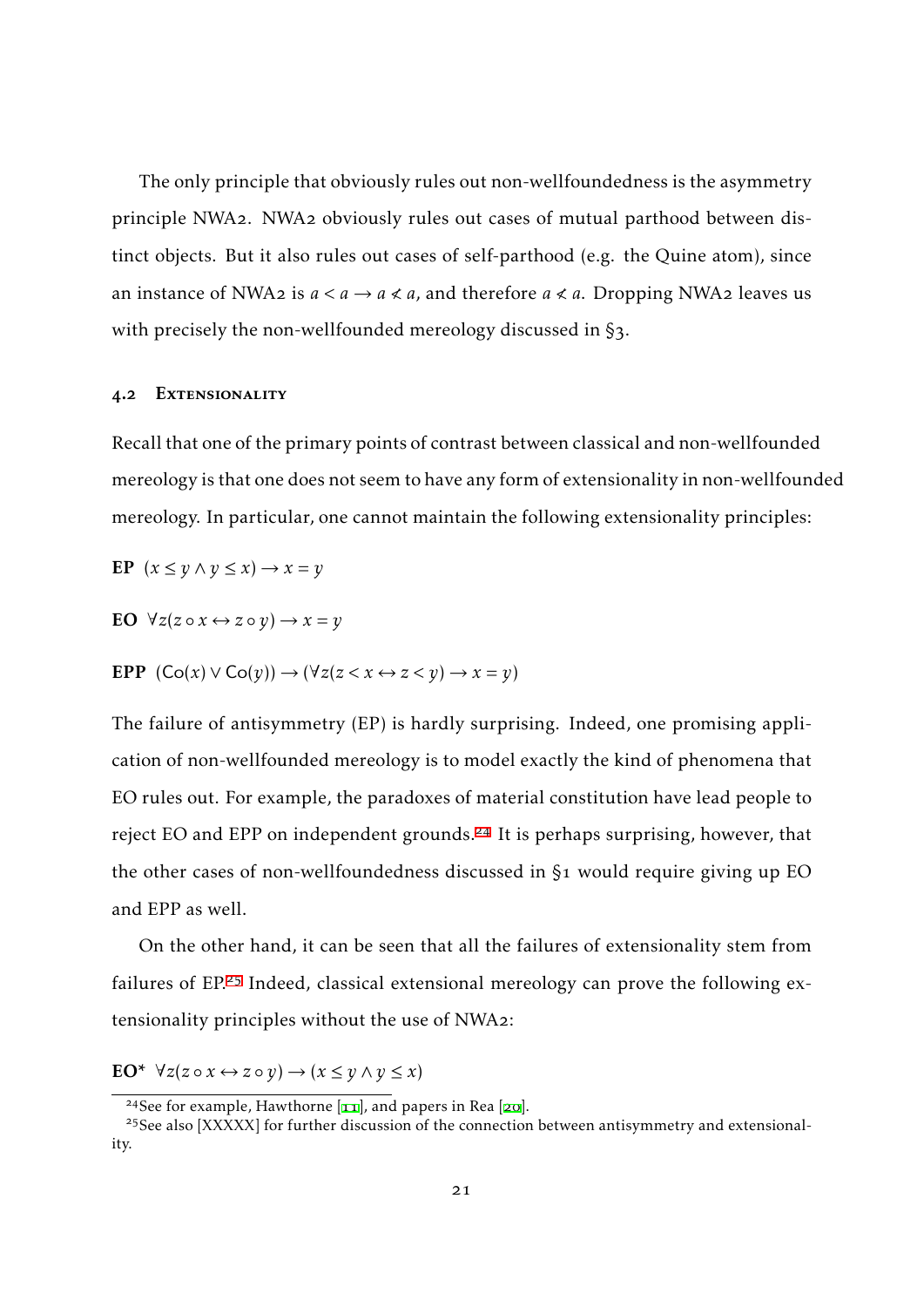$$
EPP^* (Co(x) \lor Co(y)) \to (\forall z(z < x \leftrightarrow z < y) \to (x \le y \land y \le x))
$$

According to these weakened extensionality principles, any two (composite) objects with the same overlappers or proper parts are mutual improper parts. Then, in classical mereology, we reason by antisymmetry (EP) to conclude that any such objects are identical. It is only this last step that is not allowed in non-wellfounded mereology.

Similarly we may also obtain weakened versions of fusion uniqueness:

UF1\*  $(\text{Fu}_1(x, \varphi) \land \text{Fu}_1(y, \varphi)) \to (y \leq x \land x \leq y)$ UF<sub>2</sub><sup>\*</sup>  $(\text{Fu}_2(x, \varphi) \land \text{Fu}_2(y, \varphi)) \to (y \leq x \land x \leq y)$ UF<sub>3</sub><sup>\*</sup> (Fu<sub>3</sub>(*x*,  $\varphi$ )  $\wedge$  Fu<sub>3</sub>(*y*,  $\varphi$ ))  $\rightarrow$  (*y*  $\leq$  *x*  $\wedge$  *x*  $\leq$  *y*)

As before we may prove each of  $UF_1*-UF_3*$  in classical extensional mereology without the use of NWA2. It is only because we cannot infer identity from mutual parthood that we cannot get the full strength of uniqueness.

## 5 MODELS

The aim of this section is to describe a class of models for non-wellfounded mereology. The analogous class in the case of classical extensional mereology is the class of complete Boolean algebras without a least element. We show that a version of the mereology in §3 in second-order logic is sound and complete, relative to full secondorder consequence, with respect to these models. In this section, we proceed in a more streamlined fashion; some familiarity with lattice theory and Boolean algebras is assumed in what follows.

It should be noted that even the classical extensional mereology discussed in  $\S$ 4.1 has unintended models. Since it is a first-order theory with infinite models, it has a countably infinite model. However there are no countably infinite complete Boolean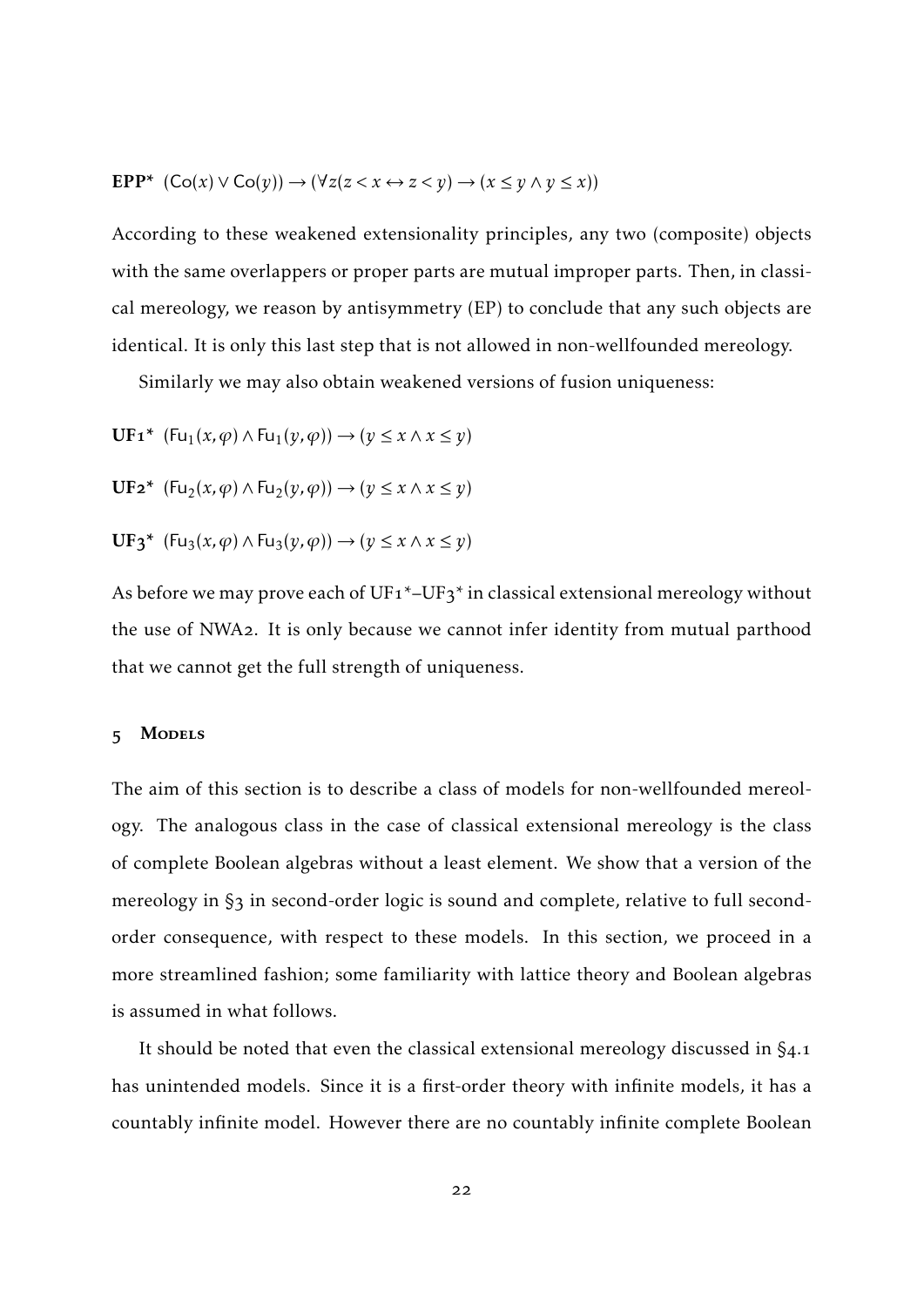algebras, and thus no countably infinite complete Boolean algebras without a least element. It is natural, then, to work in this context with a second-order fusion axiom:

# SO-NWE1  $\forall F(\exists xFx \rightarrow \exists x \forall y(x \circ y \leftrightarrow \exists z(Fz \land y \circ z)))$

In order to make the comparison with classical extensional mereology we shall look first at its models.

Definition. *A quasi-Boolean algebra is a Boolean algebra in which the bottom element has been removed.*

*B is a quasi-complete Boolean algebra if and only if B is a quasi-Boolean algebra and every non-empty subset of B has a supremum in B.*

The definition of a quasi-complete Boolean algebra is much like that of a complete Boolean algebra except that, since we do not have a bottom element, the empty set has no supremum. It is well-known that second-order classical extensional mereology is sound and complete with respect to the class of quasi-complete Boolean algebras.<sup>26</sup>

In order to characterize non-wellfounded mereology, we need a class of models that play a role analogous to that of quasi-complete Boolean algebras for classical extensional mereology. The first thing to account for is that non-wellfounded mereology takes proper parthood as a primitive. Unlike in the classical case, proper and improper parthood are not interdefinable. In particular, one can have several distinct proper parthood relations that give rise to the same improper parthood relation. Let us make this precise:

Definition. *Let S be a reflexive relation. Then we say that R is a proper parthood relation for S if and only if the reflexive closure of R, R*∪ =*, is S.*

Given any reflexive relation *S* (an improper parthood relation), there will always be a largest proper parthood relation for *S* (namely, *S* itself), and a smallest (namely,

<sup>&</sup>lt;sup>26</sup>The point is originally due to Tarski [27]. See also Niebergall [17].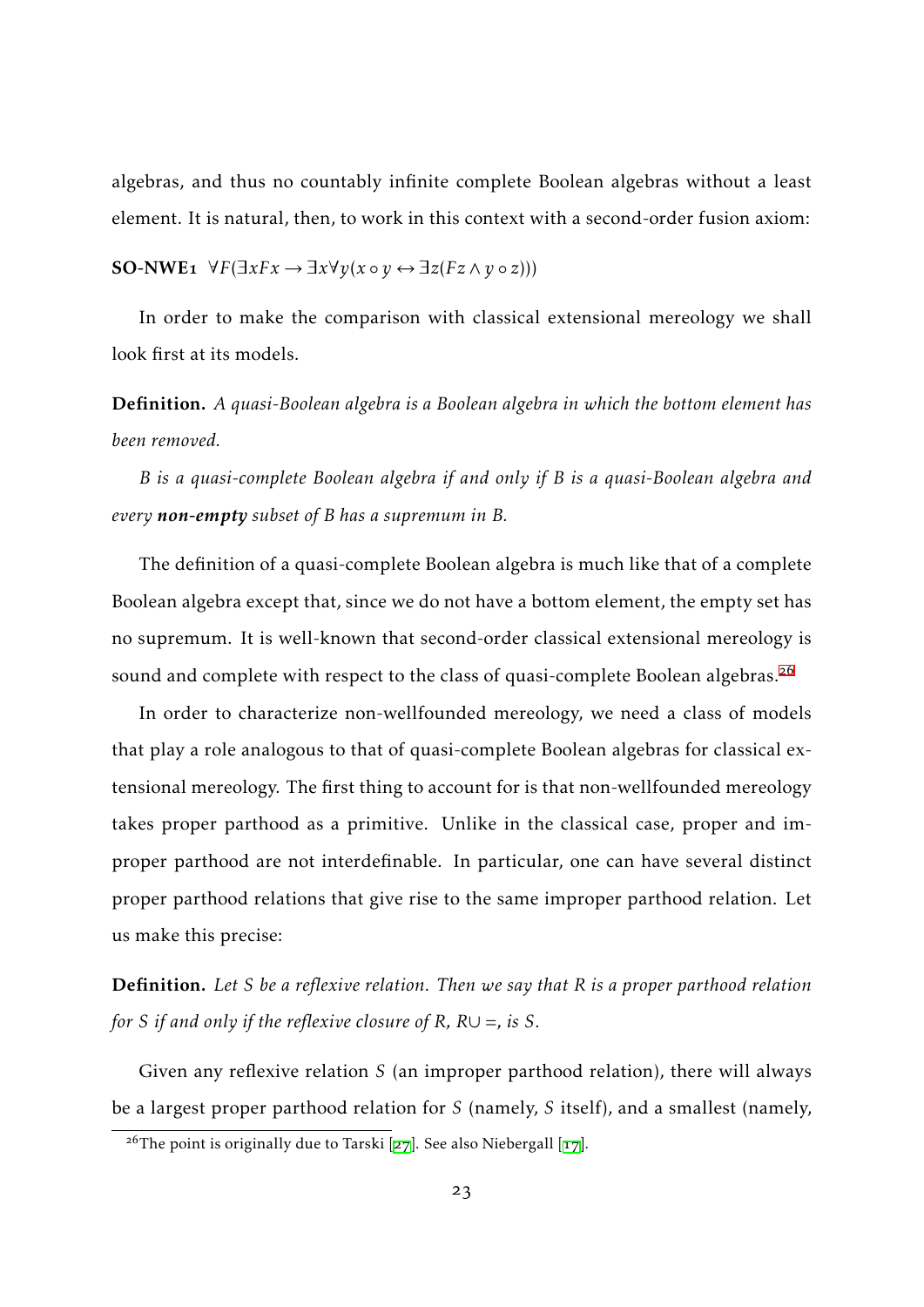$S\setminus I$ . The former case corresponds to a scenario where every element is a proper part of itself, the latter to a scenario where nothing is a proper part of itself. However, the latter relation is not always transitive when *S* is. In what follows, we restrict our attention to transitive proper parthood relations for a given improper parthood relation.

We suggest the following class of 'non-wellfounded algebras'.

**Definition.** *A non-wellfounded algebra is a triple*  $\langle A, B, \sqsubset, \prime \rangle$  *where* 

- *• A is a quasi-complete Boolean algebra with order* ≤
- *• A* ⊆ *B*
- $' : B \rightarrow A$  *where*  $a' = a$  *for every*  $a \in A$
- $x \sqsubset y$  *is a transitive proper parthood relation for the relation*  $x' \leq y'$ *.*

Intuitively,  $A \subseteq B$  is the wellfounded part of the universe. The wellfounded part will always be a quasi-complete Boolean algebra, so that whenever  $A = B$  and  $x \sqsubset y$  iff *x* ′ *< y*′ we have classical mereology. That is, non-wellfounded algebras generalize the classical models in a straightforward way.

Theorem. *Second-order non-wellfounded mereology is sound with respect to non-wellfounded algebras.*

*Proof.* Let  $\langle A, B, \sqsubset, \prime \rangle$  be a non-wellfounded algebra. Define  $x \sqsubseteq y := x \sqsubset y \vee x = y$ . Now, let *x*  $\circ$  *y* mean that there is some element *z* in *B* with  $z \sqsubseteq x$  and  $z \sqsubseteq y$ , and write *x*  $\circ$  *y* to mean that  $x, y \in A$  and for some  $z \in A$ ,  $z \le x$  and  $z \le y$ . It is easy to verify that for any *x*, *y* ∈ *B x'* ∘ *y'* if and only if *x* ◇ *y*. We can then proceed to show that  $\langle A, B, \sqsubset, \prime \rangle$  models non-wellfounded mereology.

(1) NWA1: we have it that  $\sqsubset$  is transitive by definition.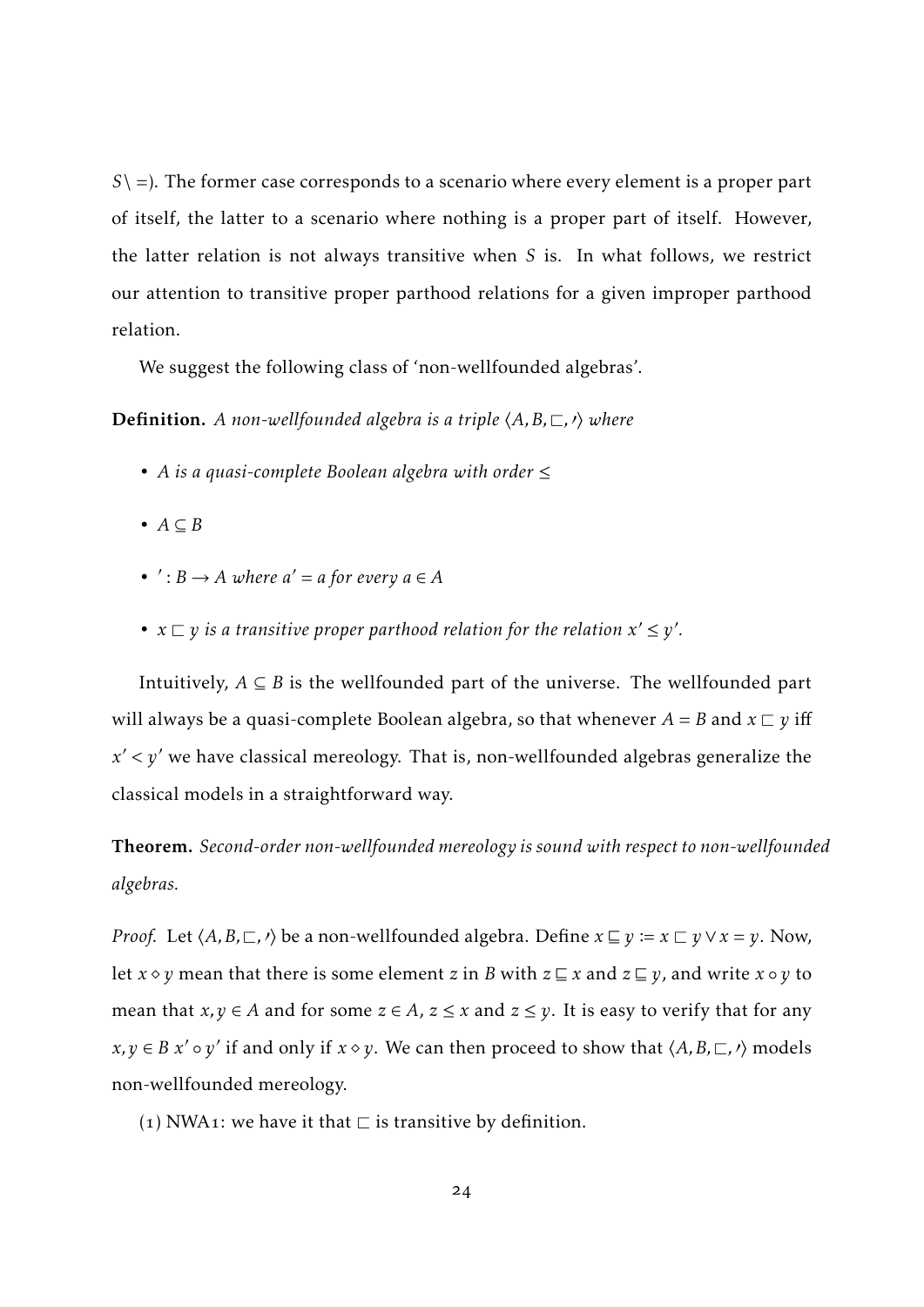(2) NWS4: Suppose that  $y \not\subseteq x$ , so that  $y' \not\leq x'$ . Since *A* is a quasi-complete Boolean algebra there is some  $z \in A$  with  $\neg z \circ x'$  and  $z \leq y'$ . Since  $z' = z$  we have  $\neg z' \circ x'$  and  $z' \leq y'$  and thus  $\neg z \diamond x$  and  $z \sqsubseteq y$ .

(3) SO-NWE1: We shall show that for any non-empty subset  $X \subseteq B$  there is an element *x* of *B* such that for any  $y \in B$ ,  $x \diamond y$  if and only if  $y \diamond z$  for some  $z \in X$ .

Let *X'* := {*x'* | *x*  $\in$  *X*}. Since *A* is a quasi-complete Boolean algebra, and  $\emptyset \neq X' \subseteq A$ , there is some  $x \in A$  such that the following holds for every  $y \in A$ .

(\*)  $x \circ y$  if and only if there is some  $z \in X'$  with  $y \circ z$ .

Note that since  $x \in A$ ,  $x' = x$ . We shall show that  $x$  is the required fusion. Let  $y \in B$ 

(⇒): Suppose that *x* ◇ *y*. So *x'* ◇ *y'*, and since *x* = *x'*, *x* ◇ *y'*. By (\*) it follows that there is some  $w \in X'$  such that  $y' \circ w$ . Since  $w \in X'$ , there is some  $z \in X$  with  $w = z'$ . So there is some  $z \in X$  such that  $y' \circ z'$ , i.e.,  $y \diamond z$  as required.

(←): Suppose  $y \diamond z$  for some  $z \in X$ . Then  $z' \in X'$  so by (\*)  $y' \circ x'$  − i.e.  $y \diamond x$ .

Theorem. *Second-order non-wellfounded mereology is complete with respect to non-wellfounded algebras.*

 $\Box$ 

*Proof.* Suppose that Γ is a consistent set containing NWA1, NWS4, and SO-NWE1.<sup>27</sup> Then Γ has a standard second-order model, ⟨*D,R*⟩, with domain *D* and with proper parthood interpreted by *R*. It will be sufficient to show  $\langle D, R \rangle$  is a non-wellfounded algebra, so that Γ is satisfied in some non-wellfounded algebra. Let *S* be the reflexive closure of  $(R \cap R^{-1})$ , and let  $A^* := D/S = \{ [x]_S \mid x \in D \}$ , the set of equivalence classes of *D* under *S*. *A*<sup>\*</sup> is a quasi-complete Boolean algebra under the order:  $E \leq^* F$  iff  $E = F$ or, for some *x* and *y*, with  $Rxy$ ,  $x \in E$  and  $y \in F$ . Using the axiom of choice there is a function  $f : A^* \to D$  with  $f(E) \in E$  for each  $E \in A^*$ . Let *A* be the range of *f*. *A* inherits

<sup>&</sup>lt;sup>27</sup>'Consistent' here means consistent in second-order logic under the semantic consequence relation.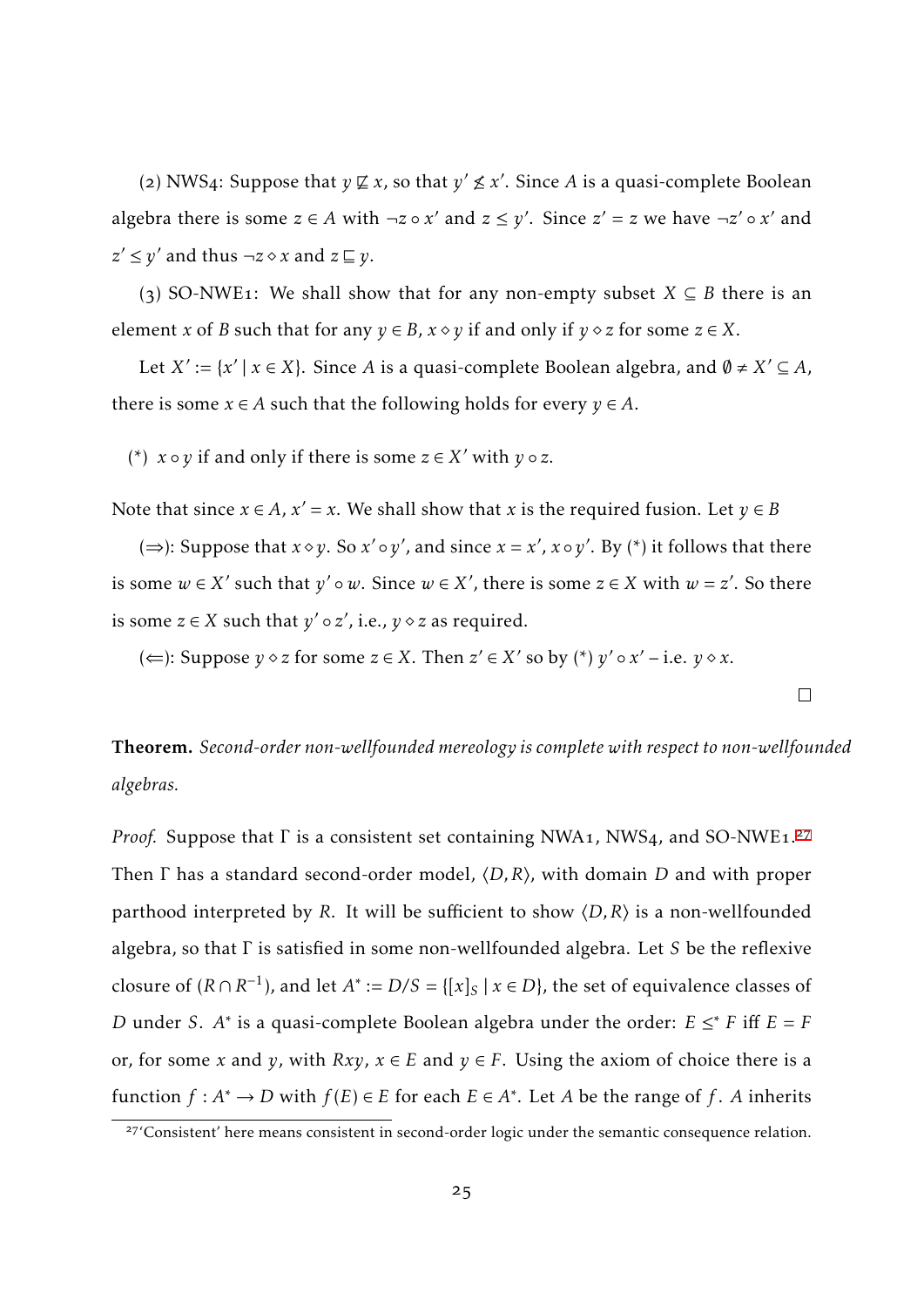the structure of a quasi-complete Boolean algebra from  $A^*$  via  $f$ . Let  $\leq$  denote this ordering on *A*, i.e., let  $f(E) \le f(F)$  iff  $E \le^* F$ . For each  $x \in D$  let  $x' = f([x]_S)$ . We claim that  $\langle A, D, R, \prime \rangle$  is a non-wellfounded algebra.

To complete the proof we must only to show that *R* is a transitive proper parthood relation for the relation  $x' \leq y'$ . That is, we must show that  $x' \leq y'$  if and only if *Rxy* or  $x = y$ .

(←). If *a* = *b*, then *a*' = *b*' so clearly *a*' ≤ *b*'. Suppose that *Rab*. So  $[a]_S \leq^* [b]_S$ , and thus  $a' \leq b'$ .

(⇒). Suppose *a'* ≤ *b'*. This means that  $f([a]_S)$  ≤  $f([b]_S)$  so that  $[a]_S$  ≤<sup>\*</sup>  $[b]_S$ . So either  $[a]_S = [b]_S$ , in which case *Rab* or  $a = b$ , or there is an *x* and *y* with  $x \in [a]_S$ , *Rxy* and  $y \in [b]_S$ . In the latter case we have (1) either  $a = x$  or *Rax*; (2) *Rxy*; and (3) either  $y = b$ or *Ryb*. In each of these situations we get *Rab* by transitivity.

 $\Box$ 

Although non-wellfounded algebras are versatile enough to capture every possible non-wellfounded scenario consistent with the axioms of non-wellfounded mereology, they have little heuristic value of their own. In applications, it is often more natural to work with a special kind of non-wellfounded algebra which generalize quasi-complete Boolean algebras.

A simple way of generalizing a complete Boolean algebra to allow for mutual parthood is to consider *pairs* of complete Boolean algebras *A* and *B* where *A* is a sublattice of *B*. To allow mutual parthood between distinct elements, *a* and *b*, we consider *a* to be a part of *b* not if *a* is below *b* in *B*'s ordering, but if their projections into *A* are below each other. Distinct elements in *B* may be projected to the same element of *A* allowing for mutual parthood between distinct elements.

Since we want to generalize quasi-complete Boolean algebras, not complete Boolean algebras, we have to take into account that the empty-set may have no supremum. In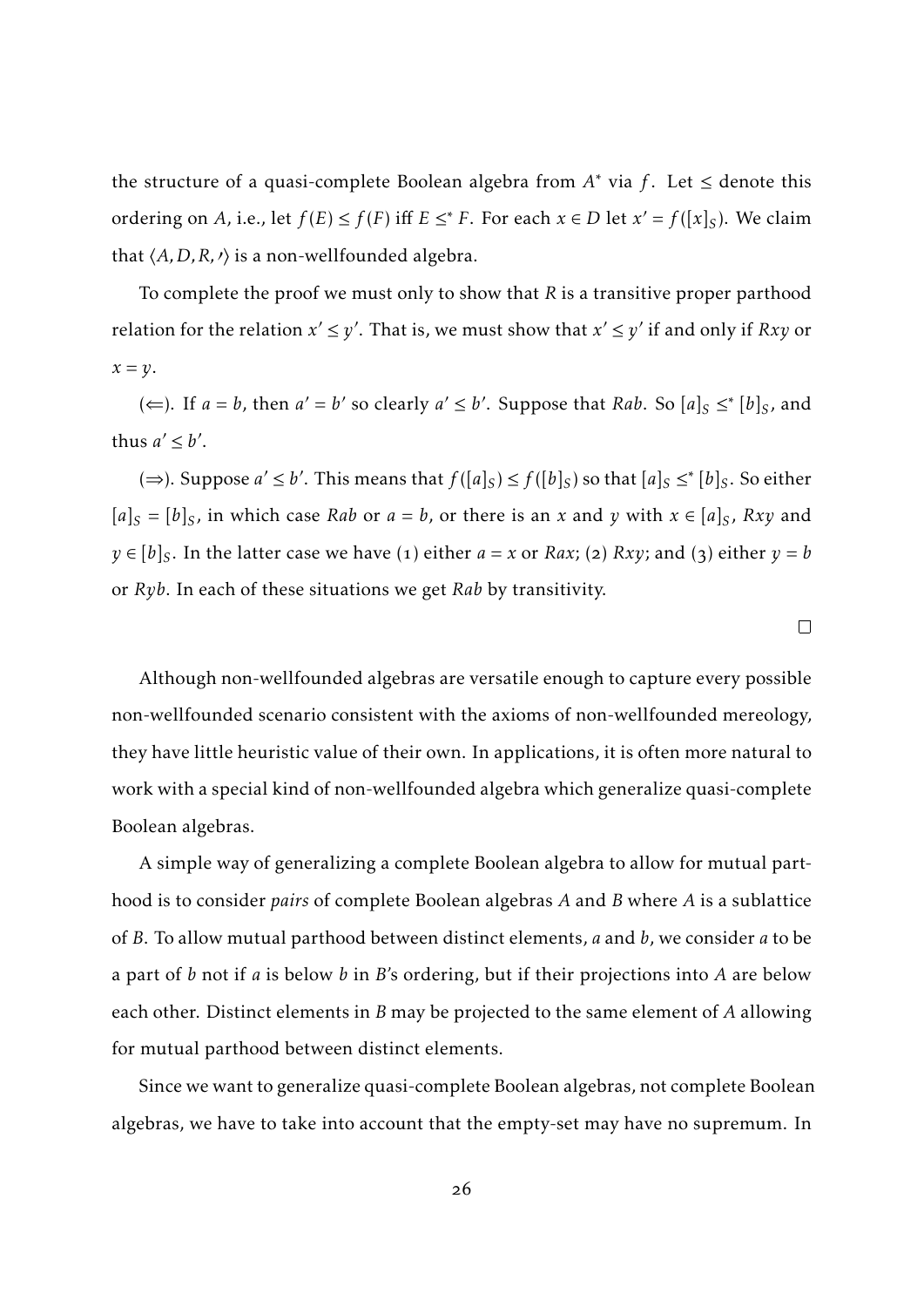general, there will be pairs ⟨*A,B*⟩ where some elements of *B* have no projection in *A*. In order to generalize a quasi-complete Boolean algebra to allow for non-wellfoundedness, we must restrict attention to pairs ⟨*A,B*⟩ where every member of *B* has a projection in *A*.

Definition. *A generalized quasi-complete Boolean algebra is a pair* ⟨*A,B*⟩ *where A and B are quasi-complete Boolean algebras with order* ≤*, A is a sublattice of B and* ∨ {*a* ∈ *A* | *a* ≤ *b*} *exists in A for every*  $b \in B$ 

We define a function  $\cdot' : B \to A$  by  $b' = \bigvee \{a \in A \mid a \leq b\}$ . For  $x, y \in B$  let  $x \sqsubseteq y$  iff  $x' \leq y'$ . *A generalized quasi-complete Boolean algebra can be augmented with a transitive proper parthood relation,*  $x \sqsubset y$ *, where*  $x \sqsubset y$  *is a proper parthood relation for the relation*  $x \sqsubseteq y$ *.* 

Note that, although *A* is a sublattice of *B*, *A* may not be a quasi-Boolean subalgabra of *B*. For example, *A*'s largest element may be distinct from *B*'s. Any interval (*a,b*] := {*x* ∈ *B* | *a < x* ≤ *b*} is a quasi-complete Boolean sublattice which is not a subalgebra.

It is worth remarking that when  $A = B$ ,  $\sqsubseteq$  and  $\le$  coincide and  $\langle A, B \rangle$  is just equivalent to a quasi-complete Boolean algebra. Again, the standard models of classical extensional mereology are thus just a limiting case of these models. In general, *A* can be thought of as the wellfounded part of a generalized quasi-complete Boolean algebra. It is easy to show that each generalized quasi-complete Boolean algebra, ⟨*A,B*⟩, gives rise to a non-wellfounded algebra. Thus, generalized quasi-complete Boolean algebras are also models of non-wellfounded mereology.

*Example* To see how these models might be useful let us apply this idea to the problem of persistence described in Geach's TIBBLES THE CAT. Ted Sider  $[24]$  introduces a notion of 'parthood-at-*t*' that is supposed to be neutral vocabulary which both perdurantists and endurantists about persistence could accept. In perdura[nti](#page-30-6)st vocabulary, Sider defines parthood-at-*t* as follows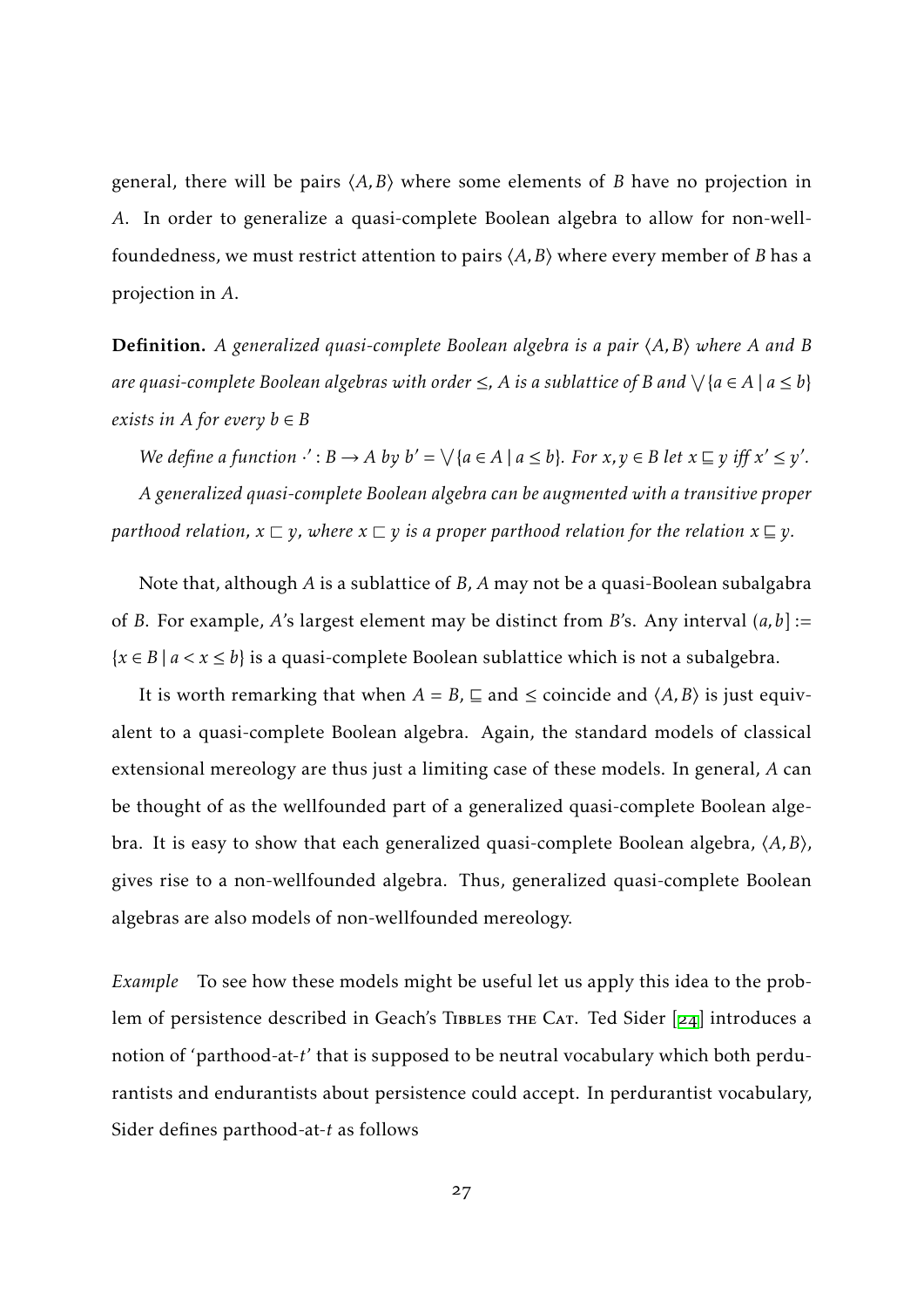*x* is a part of *y* at *t* iff *x*'s instantaneous temporal part at *t* is a part of *y*'s instantaneous part at *t*.

Sider's parthood-at-*t* relation is a non-well-founded parthood relation. For example, if *t* is some time after Tibbles' amptutation, Tibbles' and Tib's instantaneous temporal part at *t* are identical; thus Tibbles and Tib are distinct but mutual parts-at-*t*. Indeed, non-wellfounded mereology is the natural logic of parthood-at-*t*. This follows from the fact that the parthood-at-*t* model of parthood gives rise to a generalized quasi-complete Boolean algebra: the instantaneous temporal part of *x* at *t* is just *x*'s projection into the lattice of subregions of *t*.

Although these generalized quasi-complete Boolean algebras are a natural generalization of quasi-complete Boolean algebras to the non-wellfounded setting, the nonwellfounded mereology discussed in §3 is not complete with respect to these models. Why? The domain of every generalized quasi-complete Boolean algebra is a quasicomplete Boolean algebra. Thus, the sentence saying 'there are exactly four things' is is false in every generalized quasi-complete Boolean algebra, since the domain is either infinite or has cardinality  $2<sup>n</sup> - 1$  for some finite *n*. However, this sentence is consistent in the mereology in  $\S$ 3, as witnessed by the following model:



Nonetheless, generalized quasi-complete Boolean algebras are closer to the kinds of applications one might want to put non-wellfounded mereology to (such as in, for example,  $[11]$ . At any rate, the adjustments that have to be made to classical mere-

 $2^{8}$ If *t* is a time (i.e. a certain kind of maximal three-dimensional subregion of space-time), then let *A* be the subregions of *t* and *B* the regions of spacetime which overlap *t*. Both are a quasi-complete Boolean alge[bra](#page-29-2)s, and *A* is a sublattice of *B*. Notice also that for any region of spacetime *X* overlapping *t*, there is always a largest subregion of *t* that is also a subregion of *X*. Thus the pair ⟨*A,B*⟩ is a generalized quasi-complete Boolean algebra.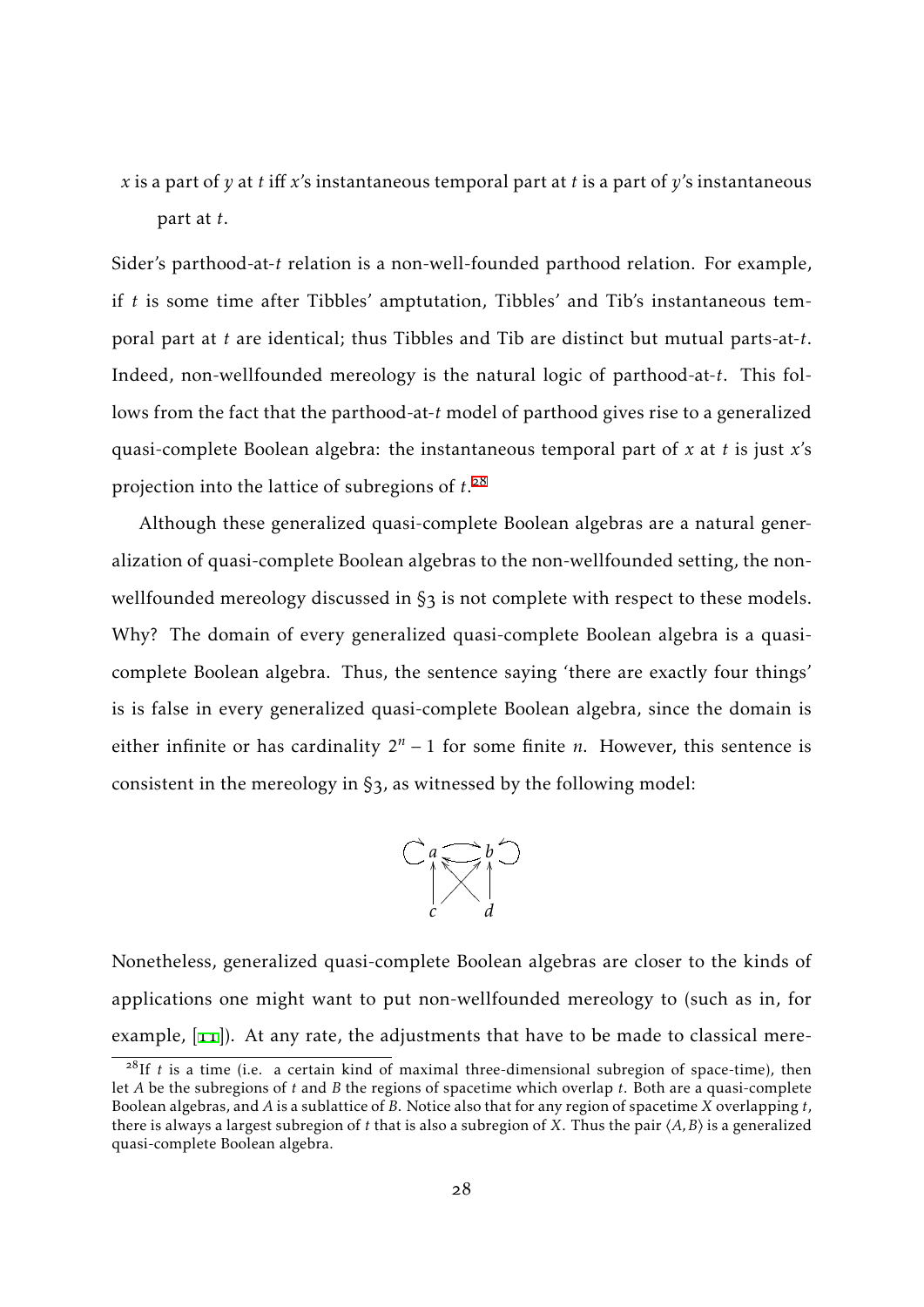ology to allow for reasonable kinds of non-wellfoundedness is natural from both the axiomatic and model-theoretic perspective.

# **6** CONCLUSION

We have given a systematic overview of the prospects for non-wellfounded mereology. Two equivalent axiomatizations for non-wellfounded mereology have resulted from careful attention to the kinds of models they accept and reject. The relation between non-wellfounded mereology and classical mereology turned out to be surprisingly intimate. We have given a class of models which are sound and complete with respect to the (second-order) axiomatizations for non-wellfounded mereology. It might prove useful to put to use for the applications laid out in  $\S_1$ . Perhaps, there are even more phenomena that might be better explained using a non-wellfounded formal metaphysics. But this remains to be seen.

## **REFERENCES**

- <span id="page-28-0"></span>[1] P. Abelard. Theologica christiana. In R. N. Bosley and M. M. Tweedale, editors, *Basic Issues in Medieval Philosophy*, chapter V. 3, pages 296–303. Broadview Press, 2006.
- [2] J. Barwise and J. Etchemendy. *The Liar*. Oxford University Press, 1987.
- <span id="page-28-2"></span>[3] R. Casati and A. C. Varzi. *Parts and Places: The Structures of Spatial Representation*. MIT Press, Cambridge (MA), 1999.
- [4] A. Eagle. Location and perdurance. *Oxford Studies in Metaphysics*, 5:53-94, 2010.
- [5] N. Effingham. Mereological explanation and time travel. *Australasian Journal of Philosophy*, 88:333-345, 2010.

<span id="page-28-1"></span><sup>&</sup>lt;sup>29</sup>We would like to thank the following people for helpful discussion of these ideas: [XXXXX].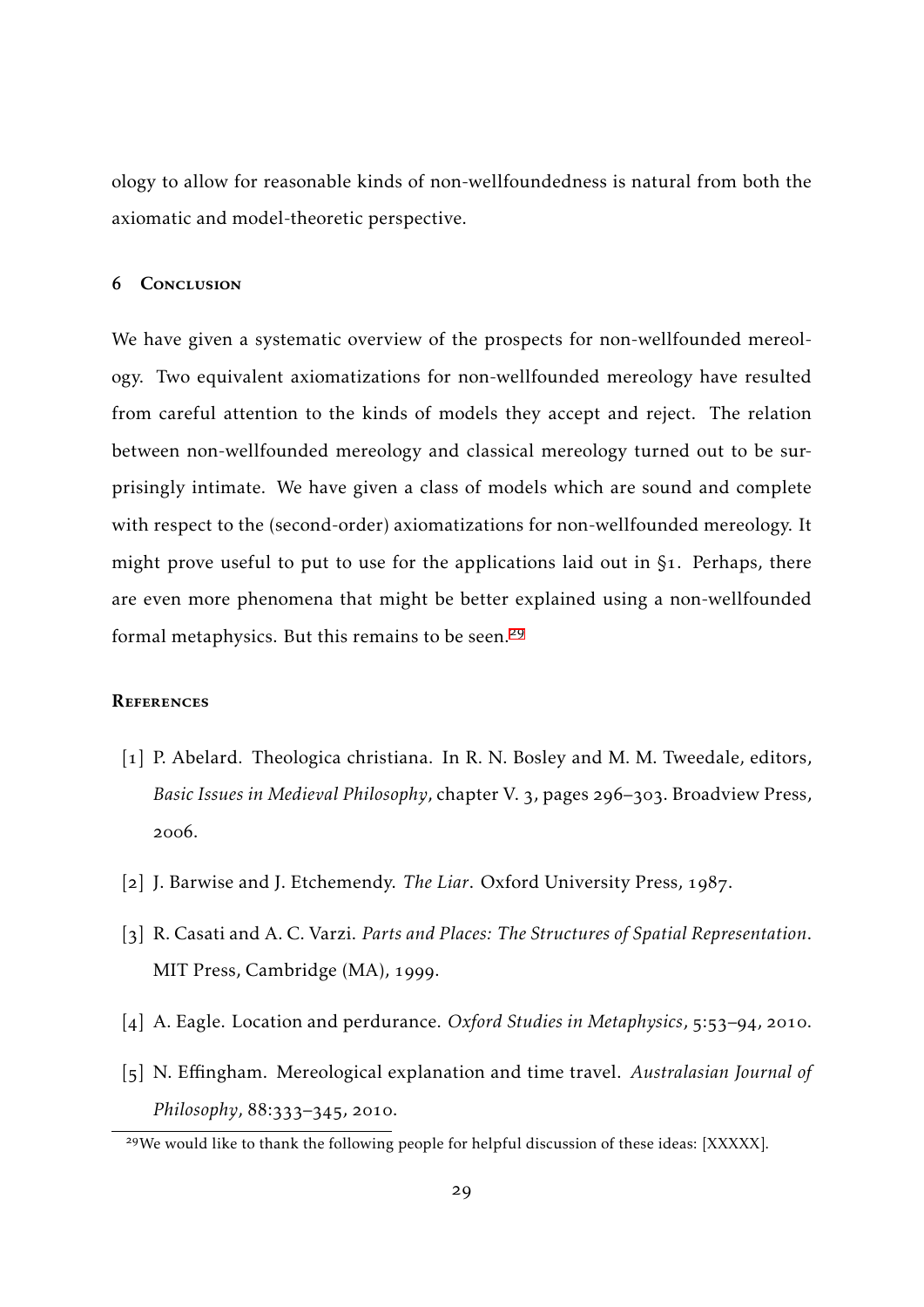- [6] N. Effingham and J. Robson. A mereological challenge to endurantism. Aus*tralasian Journal of Philosophy*, 85:633-640, 2007.
- [7] P. Forrest. Non-classical mereology and its application to sets. *Notre Dame Journal of Formal Logic*, 43:79-94, 2002.
- [8] P. T. Geach. *Reference and Generality*. Cornell University Press, 1962.
- [9] C. Gilmore. Time travel, coinciding objects, and persistence. *Oxford Studies in Metaphysics*, 3:177-198, 2007.
- [10] C. Gilmore. Coinciding objects and duration properties: Reply to Eagle. *Oxford Studies in Metaphysics*, 5:95-111, 2010.
- <span id="page-29-2"></span>[11] J. Hawthorne. Three Dimensionalism. *Metaphysical Essays*, pages 85-111, 2006.
- [12] P. Hovda. What is classical mereology? *Journal of Philosophical Logic*, 38(1):55-82, 2009.
- <span id="page-29-0"></span>[13] Stephen Kearns. Can a thing be part of itself? *American Philosophical Quarterly*,  $48(1), 2011.$
- <span id="page-29-1"></span>[14] D. Lewis. *Parts of Classes*. Basil Blackwell, Oxford, 1991.
- $\lceil 15 \rceil$  G. Link. The logical analysis of plural and mass terms: A lattice-theoretical approach. In et al R. Bäuerle, editor, *Meaning*, use, and interpretation of language, pages 303-323. de Gruyter, Berlin, 1983.
- [16] J. Mascaró, editor. Upanishads. Penguin, 1965.
- $\lceil 17 \rceil$  K. Niebergall. On 2nd order variants of calculi of individuals. *Theoria*, 24:169– 202, 2009.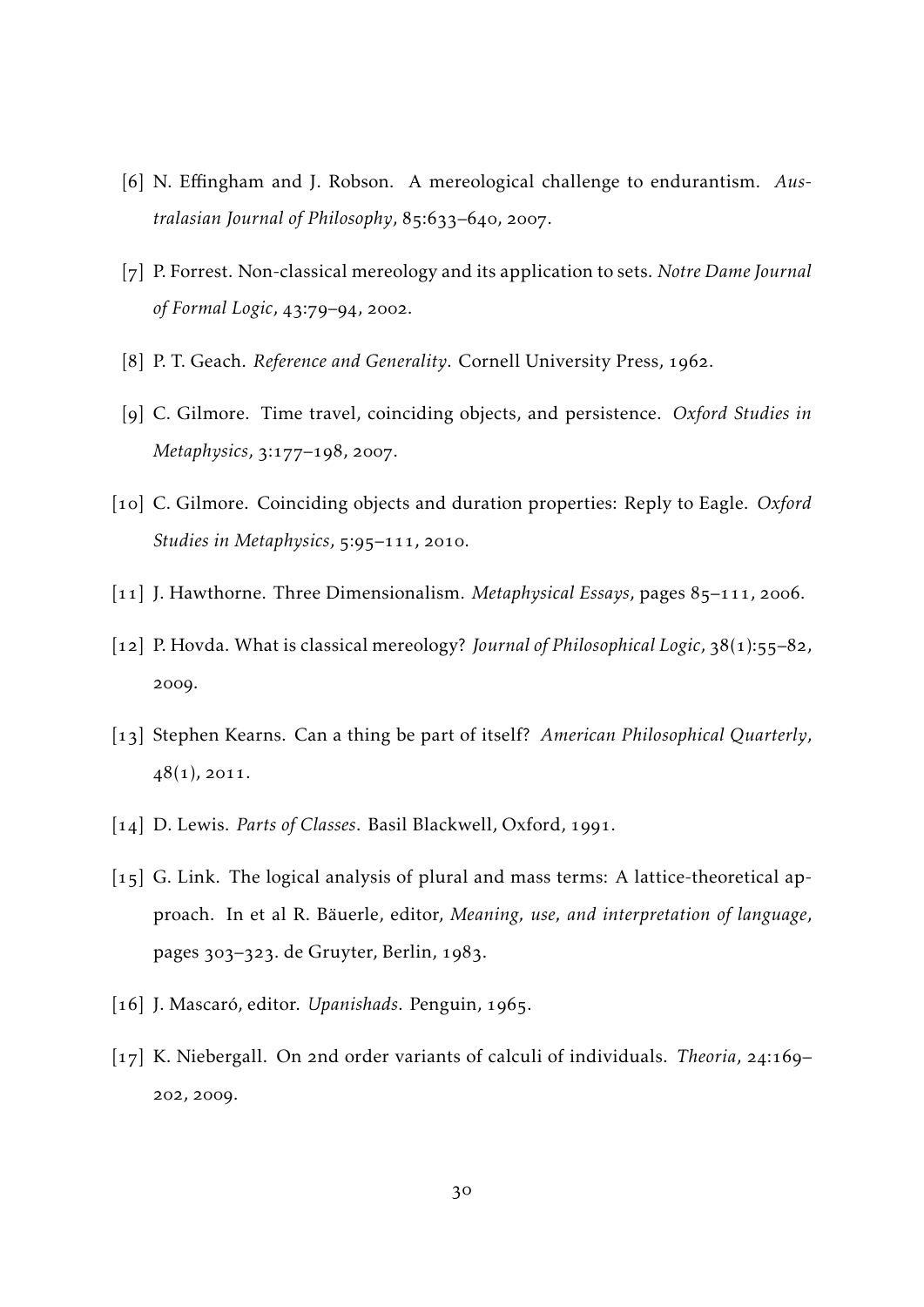- <span id="page-30-4"></span>[18] H. Noonan. Identity. In Edward N. Zalta, editor, *The Stanford Encyclopedia of* Philosophy. Winter 2009 edition, 2009.
- [19] W. V. Quine. *From a Logical Point of View*, chapter New Foundations for Mathematical Logic. Harvard University Press, 2nd edition, 1980.
- <span id="page-30-5"></span><span id="page-30-1"></span>[20] M. Rea, editor. *Material Constitution: A Reader*. Rowan and Littlefield, 1997.
- [ $21$ ] D.H. Sanford. The problem of the many, many composition questions, and naïve mereology. *Noûs*, 27(2):219–228, June 1993.
- [22] R. Sharvey. Mixtures. *Philosophy and Phenomenological Research*, 44(2):227–239, 1983.
- [23] T. Sider. van Inwagen and the possibility of gunk.  $Analysis, 53:285-289, 1993$ .
- <span id="page-30-6"></span>[24] T. Sider. *Four-dimensionalism: An ontology of persistence and time*. Oxford University Press, 2003.
- <span id="page-30-0"></span>[25] P. M. Simons. *Parts: A Study In Ontology*. Clarendon, Oxford, 1987.
- [26] D. Smith. Mereology without weak supplementation. Australasian Journal of *Philosophy*, 87:505-511, 2009.
- [27] A. Tarski. Foundations of the geometry of solids. In John Corcoran, editor, *Logic*, *Semantics, Metamathematics. Hackett, 1956.*
- [28] J. J. Thomson. Parthood and identity across time. *Journal of Philosophy*, 80(4):201– 220, April 1983.
- <span id="page-30-3"></span><span id="page-30-2"></span>[29] J. J. Thomson. The statue and the clay. *Noûs*, 32(2):149–173, June 1998.
- [30] P. van Inwagen. Naïve mereology, admissible valuations, and other matters. *Noûs*,  $27(2):229-234$ , June 1993.